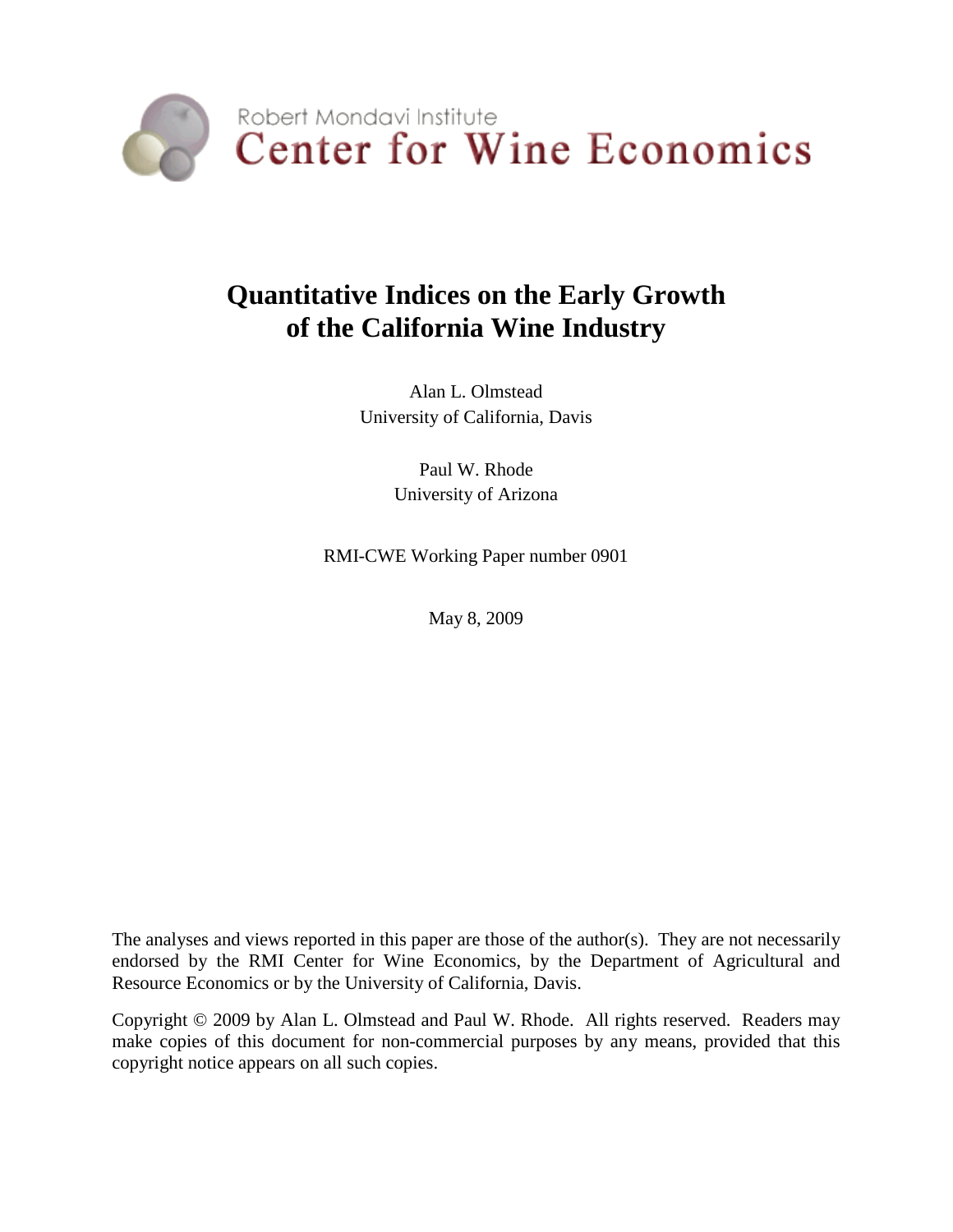#### **QUANTITATIVE INDICES ON THE EARLY GROWTH OF THE CALIFORNIA WINE INDUSTRY**

Alan L. Olmstead University of California, Davis Professor of Economics, Director of the Institute of Governmental Affairs, and Member of the Giannini Foundation for Agricultural Economics

Paul W. Rhode University of Arizona Professor of Economics, and Research Associate at the National Bureau of Economic Research

Today, California dominates the wine industry in the United States and ranks among the world"s leaders in wine production. In 2000 the state"s producers crushed over 3 million tons of grapes valued at nearly \$2 billion and marketed about 90 percent of all U.S. wine output. The state is also a significant, though far from dominant, player in the world market. In 1998 California produced about 7 percent of the world's wine, ranking fourth behind Italy, France, and Spain. California has several wine-producing regions, with 45 of the state's 58 counties recording some commercial production in 1999. Map 1 displays some of the more important regions. In 1999 over one-half of the state's roughly 470,000 acres of wine grapes were located in the vast Central Valley. In general, the state's premium wines come from the cooler coastal valleys of northern California, with the best known of these located in Napa and Sonoma counties. These counties along with neighboring Lake and Mendocino counties make up the North Coast region that contains about one quarter of the state's grape acreage. The prestigious Napa County had about 30,000 acres of wine grapes in 1999, most of which were devoted to Cabernet Sauvignon, Chardonnay, and Merlot varieties. Other prominent wine areas include the Central Coast region (including Monterey, San Luis Obispo, and Santa Barbara counties) and the Foothill region on the western slope of the Sierra Nevada Mountains. Since the end of the nineteenth century, Southern California has not been a major producer.<sup>1</sup>

Although the California state seal depicts an image of Minerva, implying a state and an economy born fully grown, imbued with wisdom and technical skills, nothing could be further from the truth in describing the development of the state's wine industry. Over its first century of Anglo settlement, California farmers and vintners struggled to overcome numerous obstacles and to gradually learn how to perfect their products. Given the significance of the grape and wine industries in California today, and the special appeal

<sup>&</sup>lt;sup>1</sup> Compiled from, Office International de la Vigne et du Vin (2000, pp. 24-25); Walker (1997, pp. 16-50). In 1996 grapes were the state"s second most important agricultural commodity ranking just below the value of milk and cream output. Of course, a significant fraction of the state"s grape output goes to make raisins or to the fresh grape market. Carter and Goldman (1997, p. 36); Map 1, see Johnston (1997, p. 79).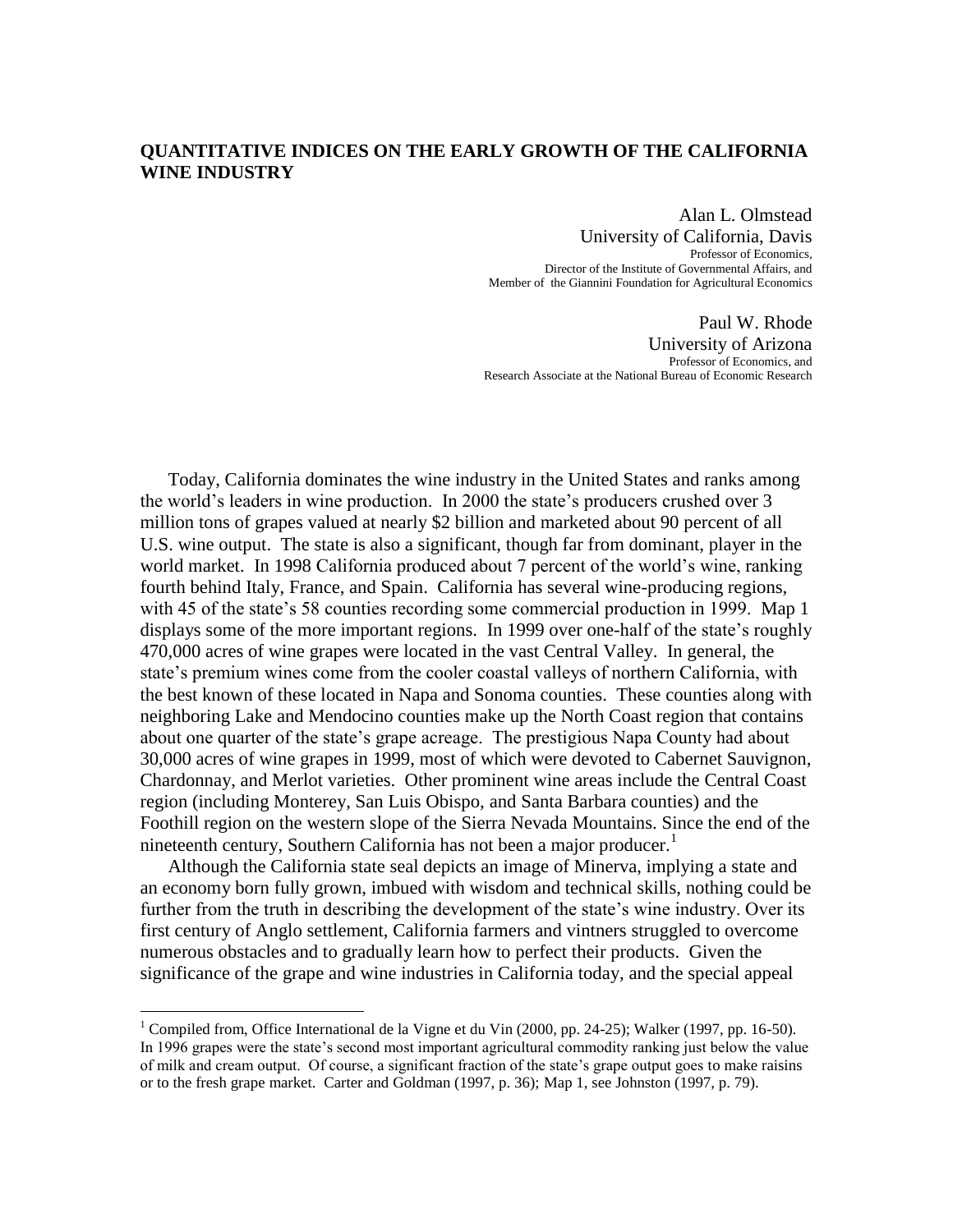that wine has in our culture, it is not surprising that numerous scholars, including many European economic historians, have examined the industry"s history. All of this work invariably confronts data problems stemming from the incompleteness of the American sources. In this paper we bring the available data together from various state and national sources and provide new estimates defining key aspects of the industry"s development.

First, we systematically compile the available data on the number of producers, output, prices, and industry structure to provide a firmer quantitative perspective of the early development of the industry. We attempt to bring greater harmony and completeness to the disparate and spotty statistical data published in U.S. Censuses of Agriculture and Manufactures and the various California agricultural reports. Data problems have clouded previous efforts to understand the industry"s evolution. For example, the most commonly used statistics from the Census of Agriculture enumerating wine production on farms cover every decade between 1850 and 1910, except 1880. The gap is significant because it occurs in the midst of the state"s rise to ascendancy. As discussed below we employ an 1880 USDA report to fill this void. Our analysis shows that past accounts had misdated important industry trends and failed to appreciate key differences between the California industry and that in other states.

Many early observers recognized California's potential to become America's best wine-growing region. For example, the author of the section on grapes and wine in the 1860 U.S. Census of Agriculture observed:

The vineyards of Europe are estimated at twelve million acres. We have far more grape territory than that in the United States; but our climate, with the exception of California, is less equable. In California alone, it is stated, there are five millions of acres well adapted to grape culture. Here is something to reflect upon, and to give hope for the future.<sup>2</sup>

Californians were already reflecting or, more aptly, dreaming. As an example, in 1854 the founding editor of the *California Farmer* noted, ""California is destined to become a mighty vineyard—her wine presses running over with wine. Those beautiful hillsides and undulating slopes along our broad and endless valleys, in a few years, will become the vineyards of California.<sup> $3\text{ }$ </sup> But even with all its promise, the state's industry required a lengthy period of development, involving many fits and starts, before gaining its current position of leadership.

A long view of the growth of the California industry is offered in Figure 1, which graphs the annual wine and brandy output (in millions of gallons) from 1865 to 1916.<sup>4</sup>

 $2^2$  U.S. Census Bureau (1864, p. clxi).

<sup>&</sup>lt;sup>3</sup> As quoted in Butterfield (1938, p. 30).

<sup>&</sup>lt;sup>4</sup> The reporting year for these data begins on July 1. The series began to distinguish between sweet and dry wine in 1890. Shear and Pearce (1934) table 42 presents an alternative series for the post-1890 period which differs in minor details from that presented here. The production statistics for dry wine were "estimated, as no complete records were kept." As the California State Board of Agriculture (1919, p. 232) noted "No accurate record of dry wine production in California is obtainable, because this class of wine is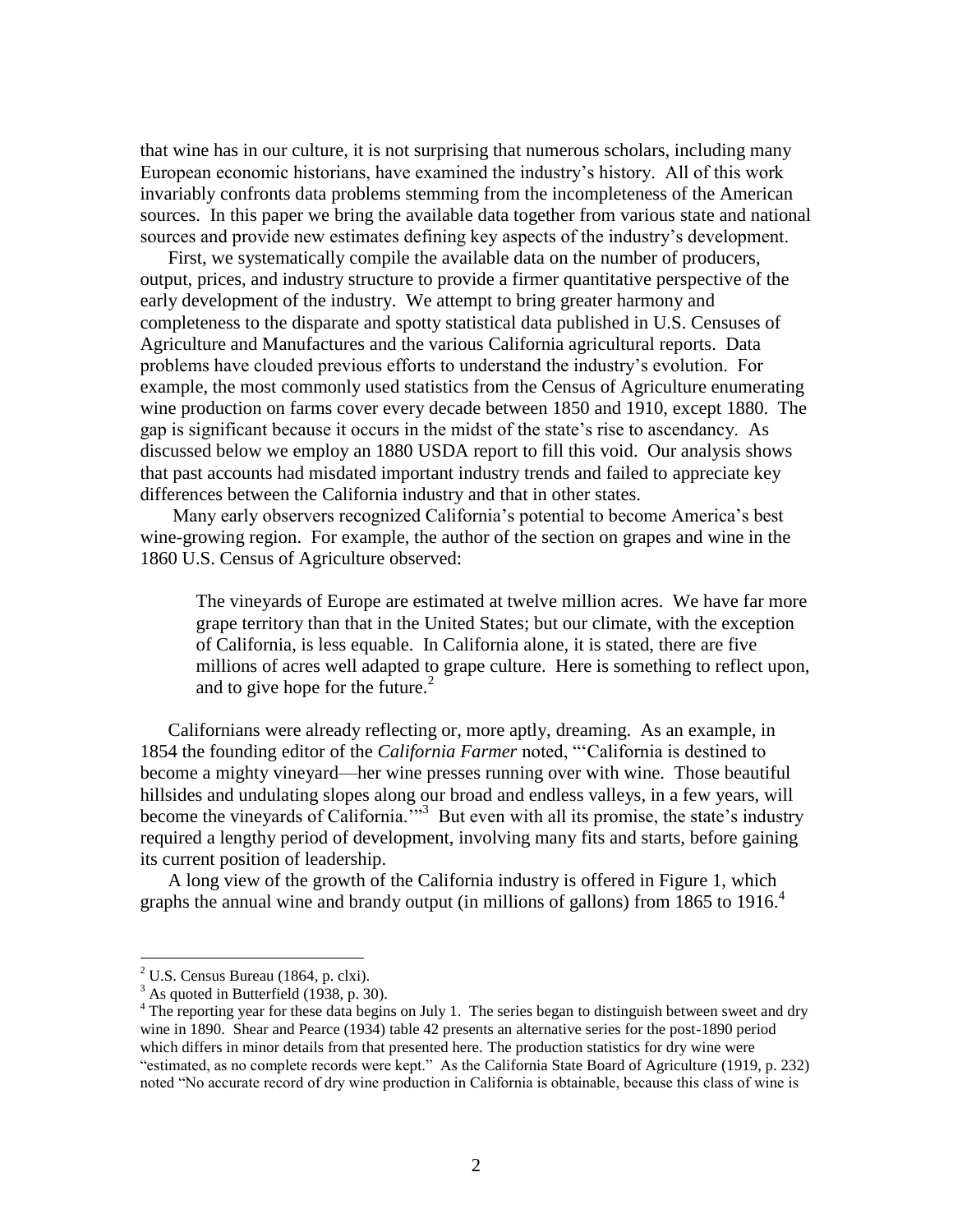The data, drawn from the *Transactions of the State Board of Agriculture*, contain many round figures, suggesting that they should be treated as best "guesses" rather than hard numbers. They are especially suspect in the early years. The series indicate slow growth in output, only one-percent per annum over the period from 1865/67 to 1870/72. The data also show that, contrary to many accounts, the completion of the transcontinental railroad in 1869 appears to have had little immediate positive impact on the industry. Given the time period between the planting of vines and the bearing of fruit one might not expect much of a response by 1872. But, as Albert Fishlow and others have shown, farmers and entrepreneurs often invested in anticipation of the building of railroads. California grape growers as a group evidently did not follow this course.<sup>5</sup> Wine production did rise from 3 million gallons in the year beginning July 1, 1868, to 4.5 million in 1870, only to fall to 2.5 million gallons in 1872. The conventional wisdom (as expounded by Vincent Carosso and others) is that the early 1870s was a period of largescale plantings which led to "overproduction," low prices, and widespread bankruptcy in the industry in mid-decade. But this view is not consistent with the best available series, which date the surge in wine output to the late  $1870s$ .<sup>6</sup> This growth wave (15 percent per annum between 1875/77 to 1880/81) was followed by a lull in the early 1880s and then another wave of growth in the second half of the decade.

Supplementing the production data, Figure 2 graphs the gallons of California wine and brandy shipped out of the state by rail and sea over the 1864-1912 period. It also charts the prevailing transcontinental railroad rates, in currency per hundred-weight, for shipping a carload of wine in wood barrels from San Francisco to New York from 1870 to  $1910$ .<sup>7</sup> As Carosso noted, at least until the mid-1870s, most wine was still shipped by sea because of the high cost of shipping overland.<sup>8</sup> Rail shipments, reflected in the gap between total and sea shipment, began to rise substantially in the early 1880s, after transcontinental rates fell sharply. After the railroad rates stabilized at their new lower level in the late 1880s, both modes of shipment expanded in tandem.

Comparing the annual shipments and production data reveal that out-of-state exports in a given year averaged less than one-half of the previous year's vintage.  $9$  Among the factors accounting for this difference were home consumption, losses from evaporation and leakage, and the placing of wine into inventory for aging. The proportion of output exported out of state generally increased, climbing about one-tenth in the mid-1860s to one-half by the early 1910s. The shipment data indicate the volume of exports increased much more rapidly over the 1864-94 period, when the annual growth rate

 $\overline{a}$ 

<sup>8</sup> Carosso (1951, p. 87).

 $9$  In several years during the 1890s, reported shipments were close to or exceed reported production. These episodes typically occurred following years of exceptionally high production (1892, 1897).

made without government supervision and private records of inventories of this class of wine as far as individual producers are concerned are not given out."

<sup>5</sup> Fishlow (1965, pp. 196-203).

 $6$  Carosso (1951, p. 95).

<sup>&</sup>lt;sup>7</sup> Shipment data were compiled from California Bureau of Labor Statistics (1884, pp. 178-180); California Board of State Viticultural Commissioners (1887, pp. 20-35), (1890, pp. 20-35), and (1892, pp. 14-17); California State Board of Horticulture (1902, p. 38); and Wickson (1914, p. 50). Transportation rates from Rhode (1995 p. 135).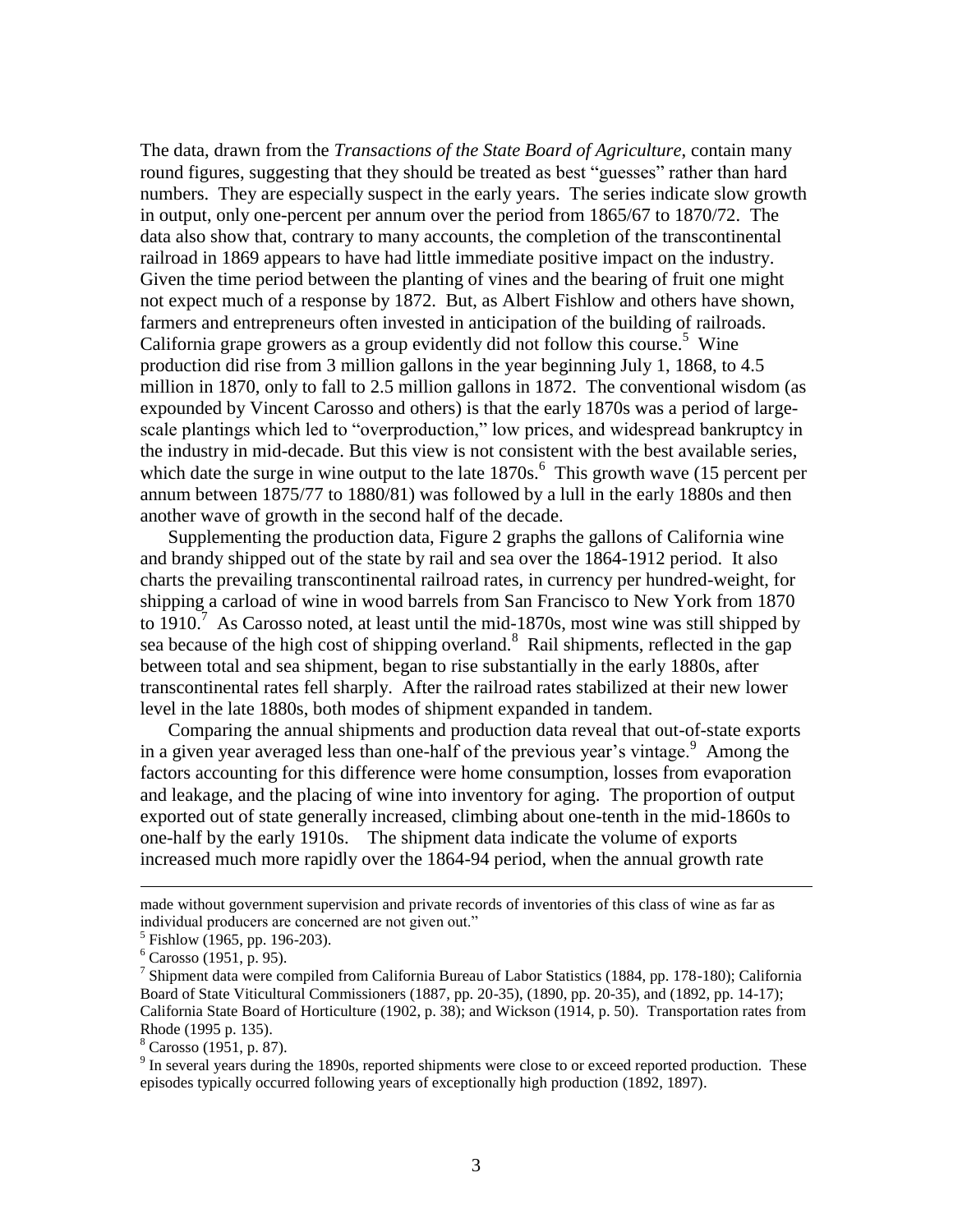averaged 15.3 percent, than in the post-1894 period, when growth averaged only 1.1 percent per annum.

The data on wine production on farms from the Census of Agriculture, displayed in Table 1, provide a clearer picture of California's changing place in American winemaking. As noted above, these data cover every decade except  $1880$ .<sup>10</sup> We fill this gap using a special USDA report on *Statistics of Grape Culture and Wine Production in the*  United States for 1880 authored by William McMurtrie.<sup>11</sup> While the McMurtrie estimates are not entirely consistent with the earlier figures (and seem relatively high), they are largely in line with the standard 1890 data from H. Gardner"s special report of "Viticulture: Statistics of Grape Growing and Wine Production in the United States" published in the *Eleventh Census*. The McMurtrie numbers appear, moreover, to capture well the distribution of output across major producing centers. In general, the Census of Agriculture statistics reveal both how small and how widely diffused wine production was in American agriculture. The data indicate that California was the leading winemaking state in 1850, with production of a mere 58,000 gallons. This small level of output made up about one-quarter of all U.S. production on farms. Despite nearly a 10 fold increase in the state's output over the 1850s, California temporarily slipped behind Ohio as the leading producer in 1860. To give a sense of just how tiny the California industry was, Perinou and Greenleaf"s study of the manuscript census of 1859 only turned up 202 individuals growing grapes and/or making wine.<sup>12</sup> By 1870, California again was in the lead with over six-tenths of national output. Over the 1860s, production in Ohio declined and Missouri became the largest winemaking state east of the Rocky Mountains. New York also emerged as an important player. According to the

<sup>&</sup>lt;sup>10</sup> It is important to understand some of the limitations of the standard data. First, the Agricultural Census data cover only production on farms, not in wineries operating as separate establishments. Moreover, based on our familiarity with the Census manuscripts gained in other research, it appears likely that the enumeration of wine production was far from complete. Some Census marshals filled in figures for every product on the census forms whereas others left entirely blank the columns for minor products (including wine, honey, bee's wax, and maple syrup). Enumeration is presumably more complete in the regions where wine production was important and well established.

 $11$  McMurtrie (1881). These estimates are broadly similar to the 1890 Census figures published in its special report on viticulture. The McMurtrie 1880 figure for California is somewhat high compared to the 1879/81 observations in the annual data appearing in Figure 1. Across the board, the McMurtrie 1880 estimates are significantly higher than the Census 1870 data. The U.S. Dept. of Agriculture (USDA) estimates were based on a survey of "those directly engaged in grape culture and wine making," the department's network of crop reporters, and county postmasters regarding the acreage and output of vines and the production and price of wine in the respondents' county. Although the survey population was agricultural, the resulting estimates were more comprehensive (and probably include more industrial wineries) than the earlier Censuses of Agriculture. One key difference was that the McMurtrie study estimated the value (as well as the volume) of output.

 $12$  In addition, Perinou and Greenleaf (1967, pp. 1-77) discovered about 60 other individuals that the census had omitted, but this still leaves a grand total of only 262 people in the trade. Many of the 202 individuals enumerated were undoubtedly farmers who produced little or no wine for commercial distribution. But for many of these individuals, the manuscript census reported the amount of wine on hand. Sixty individuals reported having 1,000 or more gallons on hand. The largest quantity listed was 22,500 gallons held by Benjamin Wilson of San Gabriel.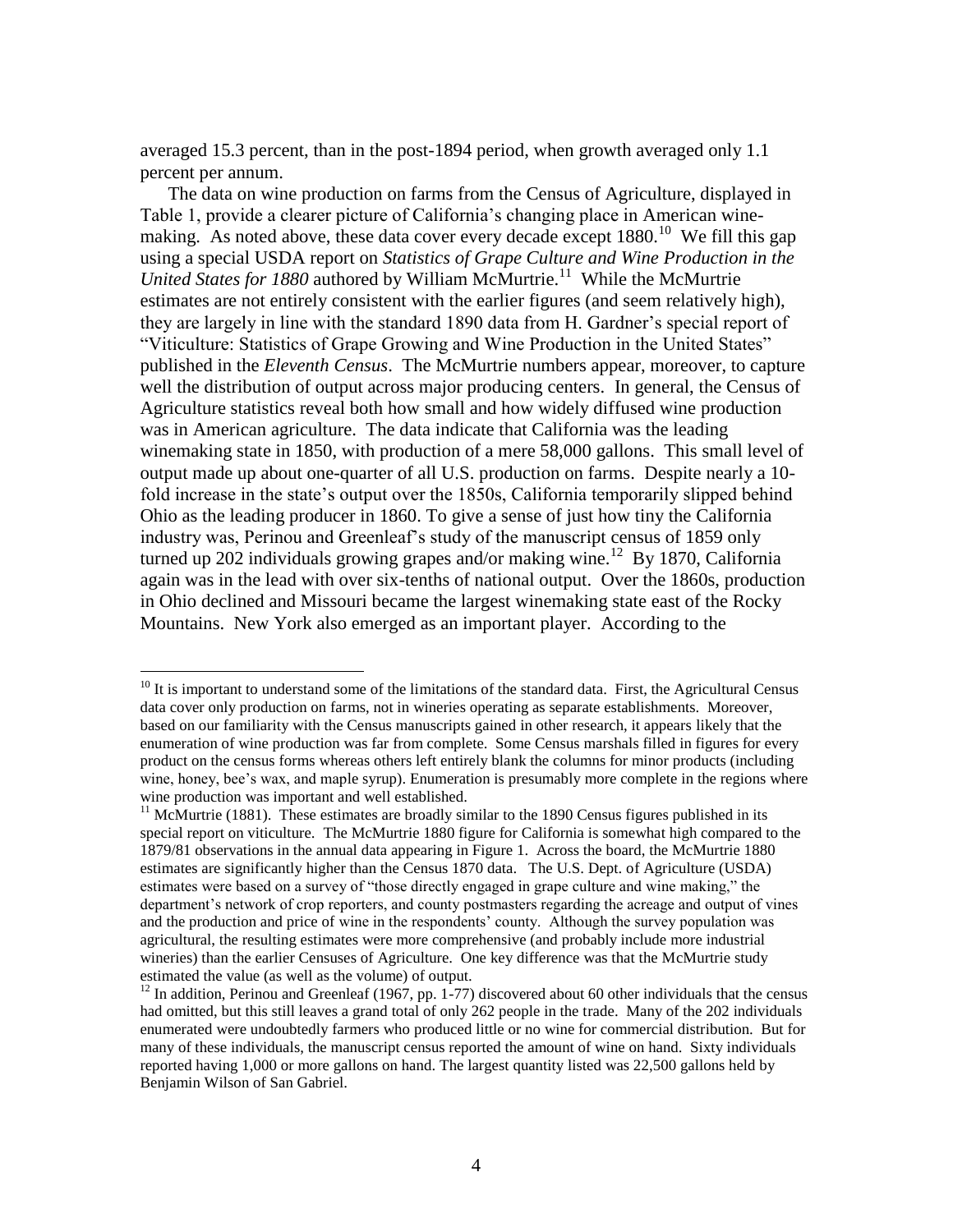Agricultural Census, California"s growth in the 1880s was slow in comparison to that in the 1870s.

The California industry experienced major shocks over the 1880s as phylloxera and Pierce's Disease hit the state's vineyards hard. One impact of these shocks was the effective destruction of the industry"s "traditional" leading center in Southern California and the shift of production to the North. Table 2, which shows the distribution of wine production on farms across California counties, documents the decline of Los Angeles as an area of production. In 1870, Southern California accounted for 29.3 percent of the state's wine output whereas the San Francisco Bay Area made up about 28.0 percent. As late as 1880, the Southland's output of over 3.4 million gallons represented 25 percent of the state total. But the new diseases struck Southern California with greater force reducing output both in relative and absolute terms. By 1890, the region produced only 1.3 million gallons, 9.1 percent of the state total. Major grape-producing areas, such as the German colony at Anaheim (today the home of Disneyland), were permanently wiped out. The availability of profitable alternative uses of the land, such as citrus cultivation, undoubtedly explains in part why Southland growers did not return to viticulture as did their counterparts in the North. There, production continued to increase after the crisis of the early 1880s. Both in California and the country as a whole, wine production on farms decreased after 1889. This did not indicate a decline in viticulture, but rather a shift of wine-making towards factory production.

Further insight into this movement can be gained by considering information regarding the number of establishments, wage-earners, the value of production, and value added from the Census of Manufactures (see Table 3). The Censuses of Agriculture and Manufactures attempted to divide the nation's wine producers into two distinct populations. As the 1900 Census noted, the agriculture report included wine "made on farms" whereas the manufacture report covered "the production of wine in so far as this is a factory industry." In that year, the Census estimated that factory product "constituted more than two-thirds of total production."<sup>13</sup> Our estimates developed below suggest the share was closer to three-quarters by this date, but our study of the manufacturing

 $13$  U.S. Census Bureau (1902b, p. xxxiii). Elaborating on the distinction, John Garber, the author of the section on "Alcoholic Liquors" observed: "Wine-making establishments are often difficult of correct classification, because the industry includes both agricultural and manufacturing enterprise. In almost every state considerable quantities of wine are made from small vineyards attached to gardens or farms. Wine, when so manufactured, belongs to the agricultural products of the country, and at the Twelfth Census was returned to the division of agriculture. Such wines were made primarily for home consumption, although small quantities are often retailed in the neighborhood. In contradistinction to this class of producers are the large establishments, not engaged directly or indirectly in grape growing, which manufacture wine from must and grapes purchased in the open market, or on contract with vineyardists; these are purely manufacturing enterprises. Intermediate between these extremes are those establishments engaged in both grape growing and wine-making, the winery being attached to the vineyard, and working into the finished product not only its own crop, but also those of neighboring vineyards. In such cases the two branches of enterprise in which each establishment is engaged have been separated, and there is included in this (manufacturing) report only statistics of the branch relating to manufactures. Statistics pertaining to the growing and harvesting of grapes are included in the reports of the division of agriculture." U.S. Census Bureau (1902a, p. 625).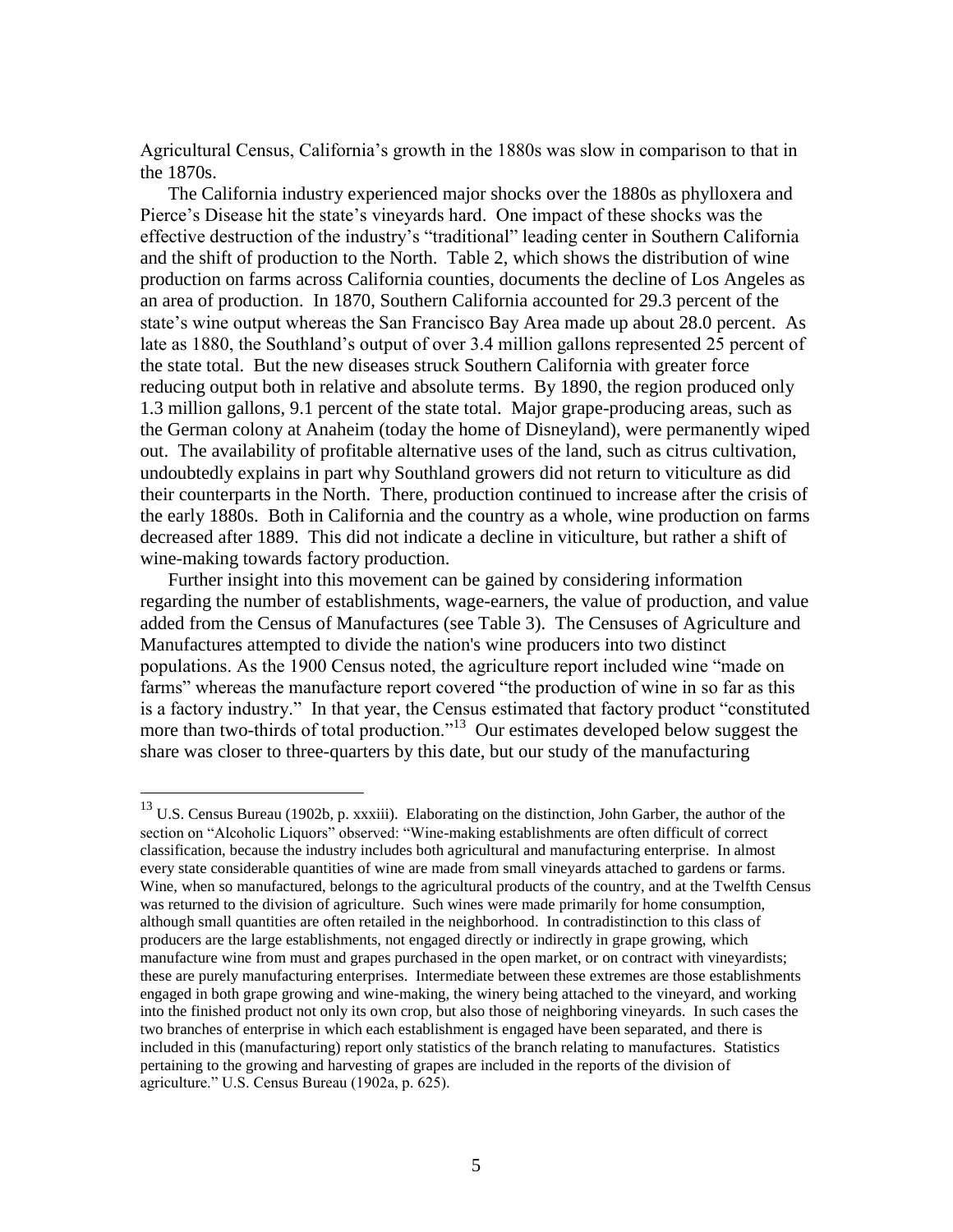statistics also serves to emphasize that the factory sector remained largely rural, with close ties to the agricultural sector.

The Census of Manufactures data tell a story of sporadic growth in the early years of California industry. There was extremely rapid expansion between 1859 and 1869 as the number of establishments in the state increased from 11 to 139, and employment soared from 40 wage earners to 752. The 1870s witnessed deep declines with the number of establishments reported, in 1879 falling to 45, one-third of the 1869 level, and the number of wage earners contracting to 409. In 1879, California wineries accounted for roughly 40 percent of activity in the industry nationally. These data support the interpretation that the 1880s represented the period when California achieved leadership and were the beginning of sustained growth of the business until the outset of Prohibition in 1920. By 1914, the state accounted for almost two-thirds of national production. California"s high ranking needs to be tempered by the realization that most Americans relied on other products to satisfy their "recreational" needs. Even in California wine was not the most important form of alcohol production. Through the entire pre-Prohibition period, the value of malt liquor production in California outweighed the value of wine production by two to five times.

The growth of factory and farm wine-making tended to be inversely related in California. The 1870s were a decade of rapid growth in farm production and contraction in factory production. The 1880s and 1890s witnessed the dramatic expansion of the factory sector and the stagnation and then decline in wine production on the farm. Overall, the relative importance of the factory sector increased substantially over the late nineteenth century. In California, lower-bound estimates of the factory share in the value of wine output rose from about 13 percent in 1880 to 38 percent in 1890 and then to about 78 percent in 1900. In the United States as a whole, the fraction climbed from 14 percent in 1880 to 27 percent in 1890 to about 75 percent in 1900.<sup>14</sup>

A rare in-depth statistical picture of the factory sector is offered in John Garber"s special report on the vinous liquor industry in the 1900 Census. Table 4 presents a broad overview of the status of the California and U.S. vinous liquor industries in 1899, highlighting the distinctive nature of the industry in the Golden State. One may readily observe that the California wineries dominated the sector nationally, but that they differed substantially from their eastern counterparts. Table 5 provides a more focused comparison of the industrial structure, output mix, and market environment of California and eastern (that is, all non-California) wineries. In terms of the value or volume (total gallons of wine and brandy) of production, the scale of California operations was significantly higher. As an example, the average California establishment produced 102,000 gallons of wine, whereas the average eastern establishment yielded less than 26,000 gallons. On the input side, the relative scale is harder to characterize. The average California winery crushed more grapes than its eastern cousins (857 tons versus

<sup>&</sup>lt;sup>14</sup> The 1880 and 1890 proportions are lower-bound estimates assuming the McMurtrie and Gardner output values are exclusive of manufacturing production. The upper-bound share estimates assuming the McMurtrie and Gardner figures include all production are 15 percent in 1880 and 61 percent in 1890 for California and 16 percent in 1880 and 37 percent in 1890 for the United States. The 1900 estimates assume wine produced on farms had the same value as the factory-made product.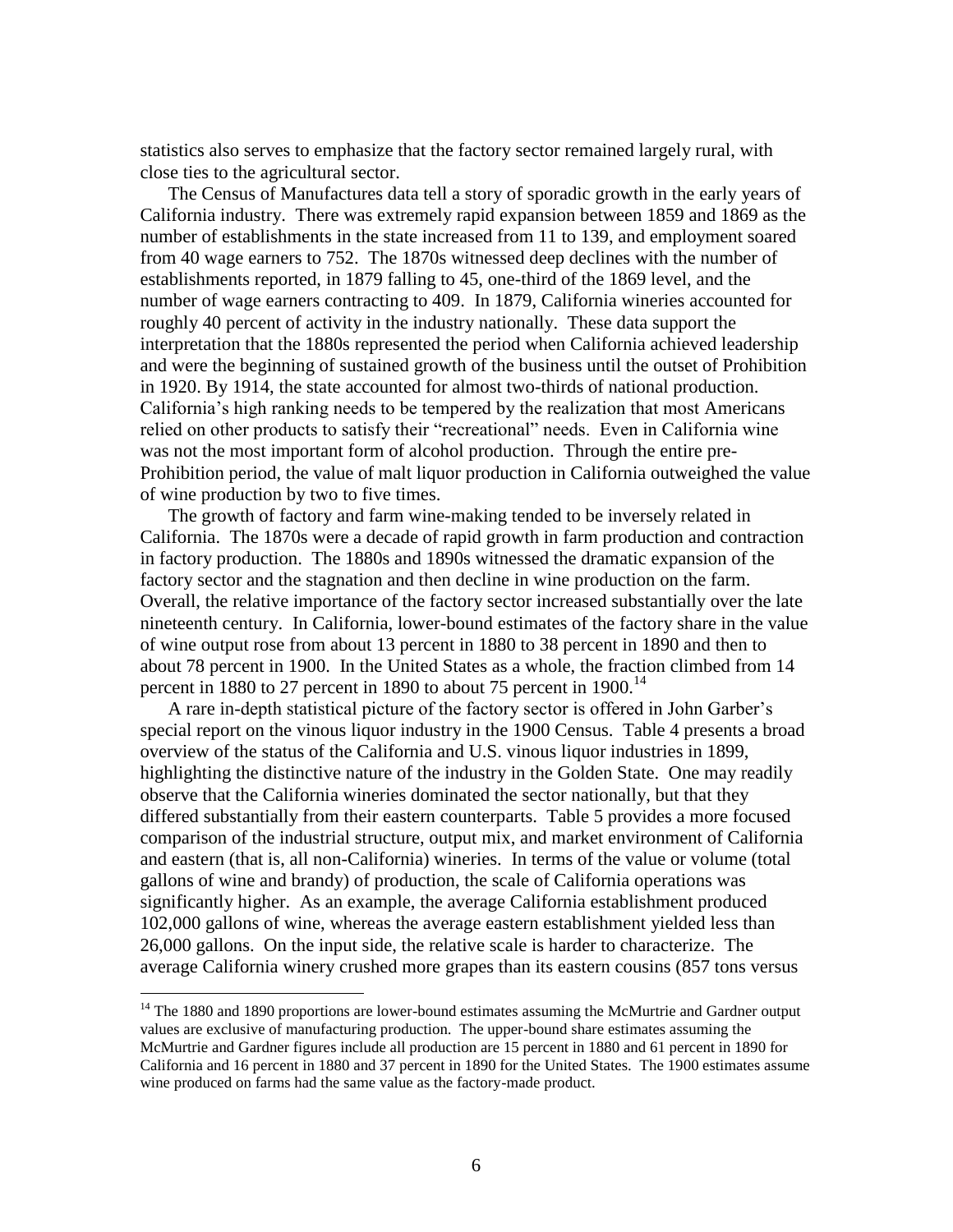163 tons) but employed fewer wage-earners (2.8 versus 3.7) and reported a smaller capital stock. The value of machinery, tools, and implements per establishment was higher in California. Reflecting these differences, the Census commentator (p. 625) pointed out "In California machines capable of stemming and crushing 300 tons of grapes daily are in use; and tanks or cisterns with a capacity for 25,000 to 30,000 gallons are common."<sup>15</sup> These findings hint that the California wineries were relatively more efficient, a conclusion supported by their higher average "crude profit rate" reported in the Census data.<sup>16</sup> But far more detailed analysis is required before such a claim can be sustained.

The Census figures do reveal that the California wineries produced a distinctive output mix, with a much greater emphasis on still wines and less on effervescent wines than their eastern counterparts. The state"s wineries also operated in a different factor cost environment, with higher average wage rates and lower grape prices than in the East. On the output side, average product prices were lower across the board. Such aggregate figures must be taken with caution because wine was hardly a homogenous commodity. But it is difficult to believe the lower unit price (at the point of production) was a result of an average lower quality product than in the East. Instead, it probably reflects the lower production costs and the much higher freight cost California producers faced in reaching the major consuming centers in the East.

The 1900 Census of Manufactures data yield other important insights. The typical establishment, both in California and the East, was small, averaging roughly five workers including firm owners. In addition, the published data show the factory sector in California was highly seasonal, much like the agricultural economy on which it was based. Employment of wage-earners in the California wine industry varied sharply over the year, reaching a peak in October at about 210 percent of the annual average and a trough in July at 60 percent. Hence, at its maximum, employment was three times higher than at the minimum (just three months earlier). It appears that most of these wine producers were located in rural or semi-rural areas. For example, we know that of 187 establishments operating in California in 1900 only 25, employing 62 wage-earners, were in the state"s major cities. Los Angeles led with 16, San Francisco followed with 6 and San Jose with 3. None were reported in Sacramento or Oakland. Wineries, together with sugar-beet mills and fruit-and-vegetable processing plants, became the "factories in the field" which so distinguished the California rural economy in the eyes of many contemporaries. The gulf between the agricultural and manufacturing sectors appeared much narrower in the Golden State than in most other developing regions.<sup>17</sup> More

 $\overline{a}$ 

 $17$  The rural nature of the industry had a significant impact on how it appeared in the Census analysis of the geographical concentration of industries. In the Census measures of "local concentration" across states,

<sup>&</sup>lt;sup>15</sup> U.S. Census Bureau (1902a, p. 625). Note that the largest component of the capital stock was "cash and sundries" which included "finished products on hand," e.g. maturing wine held in inventory.

<sup>&</sup>lt;sup>16</sup> The "crude profit rate" is calculated as the value of production minus the cost of materials, expenses, wages and salaries, divided by the value of capital. Based on the 1899 census data, the average "crude profit rate" was about 17 percent for California wineries and 13 percent for non-California wineries. Note that the Census warned against using its data to estimate industrial profits. This statement appears motivated by the fear that business critics would publicize such figures for specific industries, leading their potential targets to misreport the data to the Census.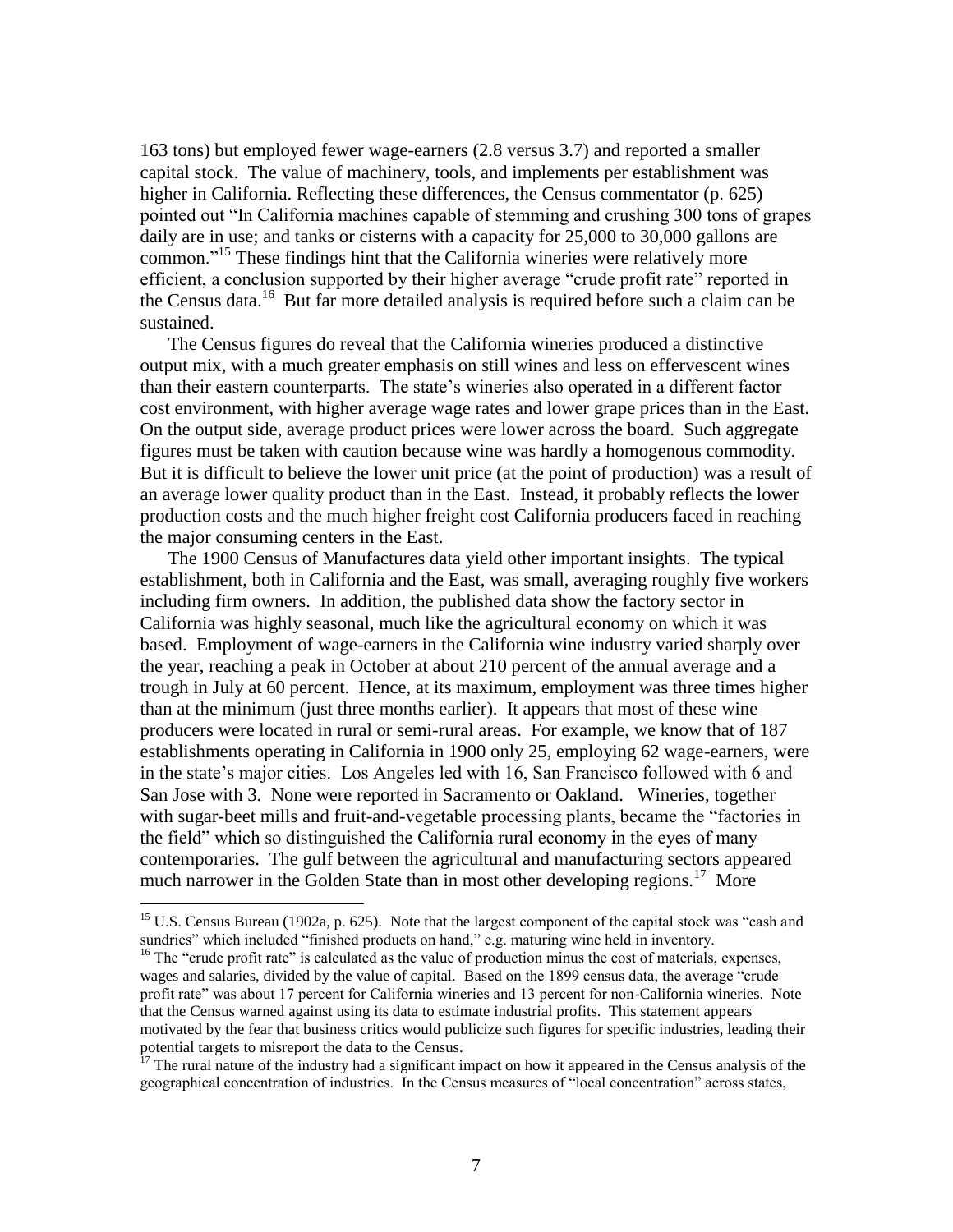importantly for the present discussion, this observation suggests that even in the factory sector the success of a wine-producer was intimately dependent on the performance of the local grape-growing community.<sup>18</sup>

To provide perspective on the evolution of the wine market as a whole, Shear and Pearce, two of the leading authorities of the early industry, assembled the data displayed in Table 6. Again, the series are based on fragmentary information and must be handled with care. They indicate that it was during the 1884-88 period that wine production in California first exceeded that in the rest of the country.<sup>19</sup> (Note the internal inconsistency in the data because Consumption does not equal Production plus Net Imports.) By the 1899-1903 period, California accounted for 95 percent of national wine output, dwarfing all other sources. It is worth noting that the tripling of California wine production between the mid-1880s and the turn of the century is only one side of the story; the collapse of viticulture outside the state represents the other less-well-known side. Over the same period, wine production outside California fell from 8.6 million gallons to only 1.3 million. The regions outside the state experienced some recovery in the years immediately before Prohibition, but output never returned to the levels of the late-1870s and early-1880s.

Consistent long-run data on the prices of wine and wine grapes in California are extremely hard to come by. Part of the problem is that viticultural inputs and outputs were not standardized commodities, especially at the higher end of the quality scale. Figure 3 presents the best available series on the real prices of California wine over the late-nineteenth and early-twentieth centuries. The series include the prices of alcoholic beverages and selected wines drawn from Berry"s archival sources and the price of ordinary dry red wine from Shear and Pearce.<sup>20</sup> These series suggest that over most of the nineteenth century, as the state"s industry was becoming established, real prices of alcoholic beverages in California were generally rising, calling into question the emphasis in the existing literature on frequent bouts of persistent overproduction. This literature apparently failed to account for the distinction between real and nominal prices and overly emphasized short run episodes. Other evidence, such as the Shear and Pearce production and consumption data, support our reinterpretation of Carosso. The fall in eastern wine prices that he notes for the mid-1870s was more likely due to the increase in production in eastern states than to an expansion in California.

vinous liquor ranked among the nation's most geographically clustered industries. For example, in 1914 California's dominance of wine production was roughly comparable to New York State's position in fur goods and gloves and greater than Michigan"s in automobiles. But in terms of measures across metropolitan areas, the wine industry did not appear concentrated. U.S. Census Bureau (1913, pp. 124-28); U.S. Census Bureau (1917, pp. 265-60).

<sup>&</sup>lt;sup>18</sup> As noted above, many of the wineries enumerated in the Census of Manufactures utilized their own supplies of grapes. In addition to standard contracting reasons for vertically integrating, Internal Revenue Service policy favored this practice. "(N)o internal-revenue tax is imposed upon wine made from grapes grown by the manufacturer, or upon wine made from purchased grapes when it is sold at the place where it is made or at the general business office of the manufacturer." U.S. Census Bureau (1918, p. 83).

<sup>&</sup>lt;sup>19</sup> Shear and Pearce (1934).

 $20$  Thomas Berry San Francisco Wholesale Price Project Archives; Shear and Pearce (1934).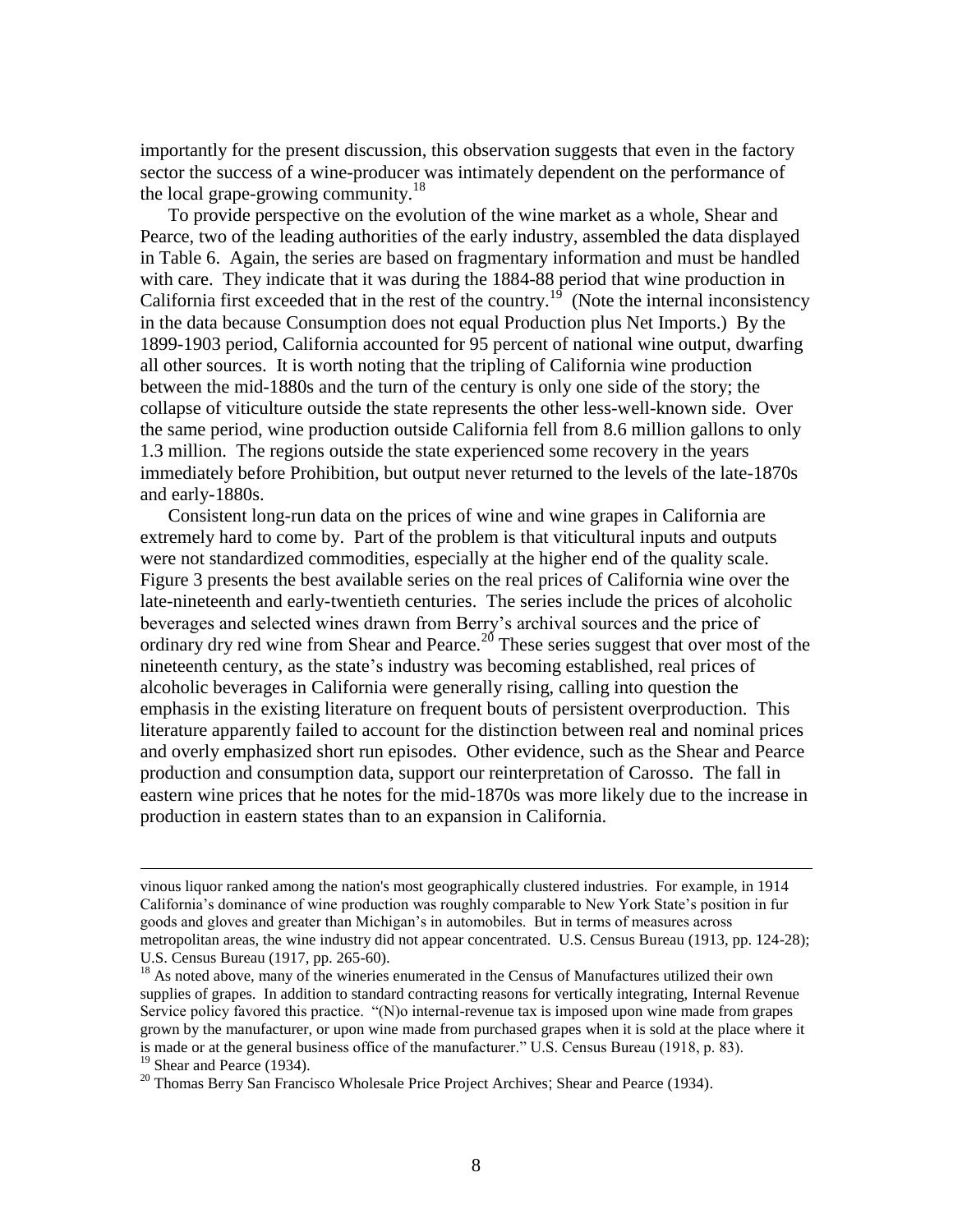More generally, it is important to note that although the state's wine industry finally acquired a successful footing during the late-nineteenth century, the entire U.S. industry remained small by world standards. In 1911, the United States produced about 50 million gallons of wine, a tiny fraction of the output of France, the world leader (see Table 7). Overall, the United States ranked as the 11th nation worldwide, producing more than Germany but less than Russia. It was not even the leading producer in the New World. That honor belonged to the Argentine Republic where the annual vintage was almost twice that of the United States as a whole and more than twice that of California.

The post World War II takeoff in the California wine industry, and especially the development of premium wines, that catapulted the state to international prominence was the product of the foundation built over the late nineteenth and early twentieth centuries. Bringing together the disparate sources on the early wine industry offers a clearer quantitative view of the industry"s development—a view that stands in sharp contrast with many generalizations hitherto put forth by wine historians.

#### **REFERENCES**

- BERRY, THOMAS SR. *San Francisco Wholesale Price Project*. Miscellaneous Berry Documents Donated to, and held by, Authors.
- BUTTERFIELD, H. M. (1938): *History of Deciduous Fruits in California*. Sacramento: Inland Press.
- CALIFORNIA. BOARD OF STATE VITICULTURAL COMMISSIONERS. (1887): *Annual Report 1887.* Sacramento: State Printers.
- ———. (1890): *Annual Report 1889-90*. Sacramento: State Printers.
- ———. (1892): *Annual Report 1891-92*. Sacramento: State Printers.
- CALIFORNIA. BUREAU OF LABOR STATISTICS. (1884): *First Biennial Report 1883-84*. Sacramento: State Printers.
- CALIFORNIA. DEPT. OF FOOD AND AGRICULTURE. (2000): *Final Grape Crush Report: 2000 Crop*. Sacramento: CASS.
- CALIFORNIA. STATE BOARD OF AGRICULTURE. (1919): *Statistical Report 1918*. Sacramento: State Printers.
- CALIFORNIA. STATE BOARD OF AGRICULTURE. (1914): *Statistical Report 1913*. Sacramento: State Printers.
- CALIFORNIA. STATE BOARD OF HORTICULTURE. (1902): *Eighth Biennial Report 1901-02*. Sacramento: State Printers.
- CAROSSO, V. P. (1951): *The California Wine Industry: A Study of the Formative Years*. Berkeley: University of California Press.
- CARTER, H. O. and GOLDMAN, G. (1997): "The Measure of California Agriculture: Its Significance in the State Economy." In J. B. SIEBERT (ed.), *California Agriculture: Issues and Challenges*. Berkeley: Giannini Foundation, University of California.
- FISHLOW, A. (1965): *American Railroads and the Transformation of the Ante-Bellum Economy*. Cambridge: Harvard University Press.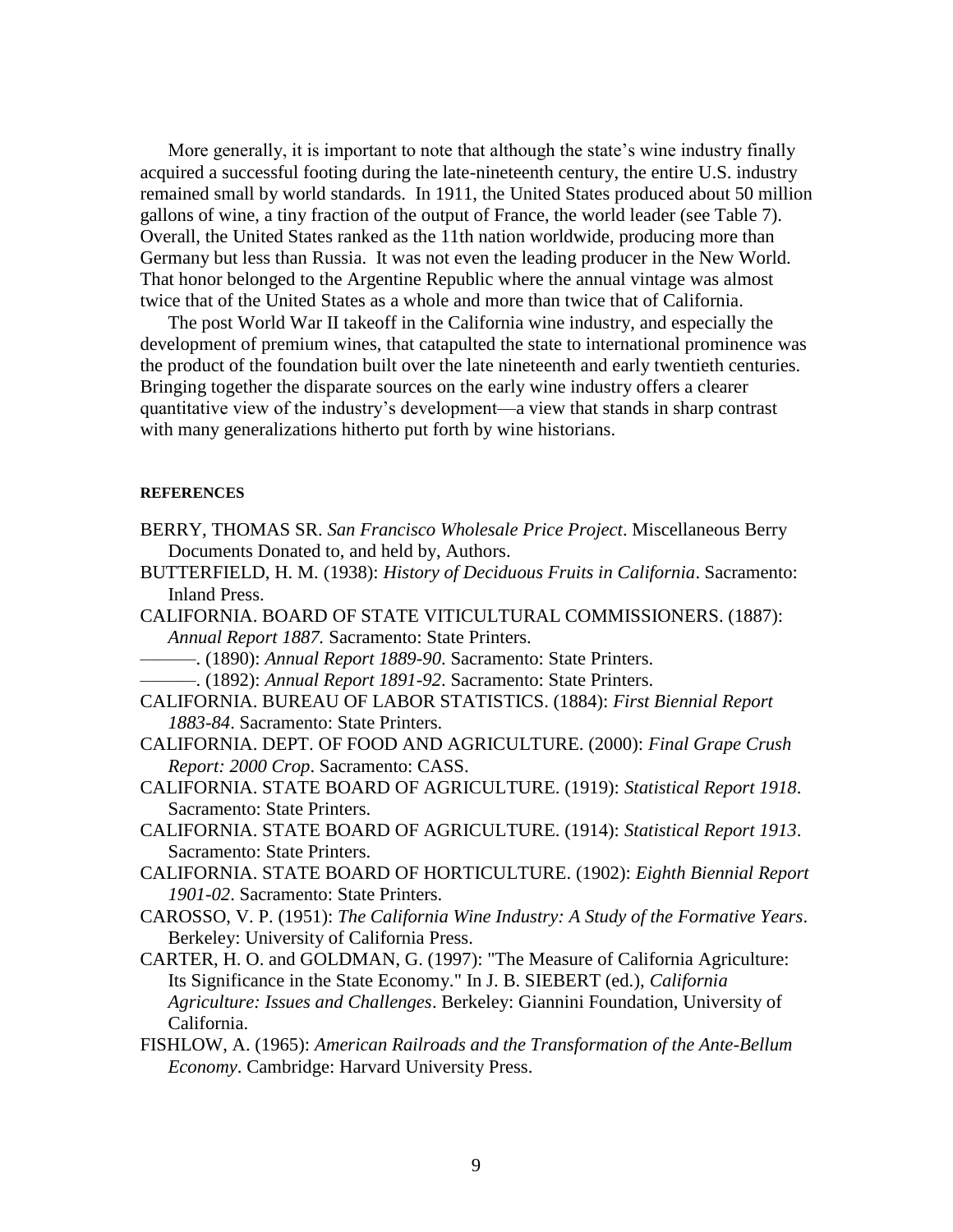- JOHNSTON, W. (1997): "Cross Sections of a Diverse Agriculture: Profiles of California"s Production Regions and Principal Commodities." In J. B. SIEBERT (ed.), *California Agriculture: Issues and Challenges*. Berkeley: Giannini Foundation, University of California.
- MCMURTRIE, W. (1881): "Statistics of Grape Culture and Wine Production in the United States for 1880." *U.S. Dept. of Agriculture Special Report*, no. 36.
- OFFICE INTERNATIONAL DE LA VIGNE ET DU VIN. (2000): *The State of Vitiviniculture in the World and the Statistical Information in 1998: Supplement au Bulletin De L'O.I.V*. Paris, France: The Office, 2000.
- PENINOU, E. P. AND GREENLEAF, S. S. (1967): *A Directory of California Wine Growers and Wine Makers in 1860*. Berkeley, CA: Tamalpais Press.
- RHODE, P. W. (1995): "La Intensificación De La Agricultura Californiana." In J. Morilla Critz (ed.), *California Y Mediterráneo: Estudios De La Historia De Dos Agriculturas Competidoras*. Madrid: Ministerio de Agricultura, Pesca, y Alimentación.

SHEAR, S. and PEARCE, G. (1934): "Supply and Price Trends in the California Wine-- Grape Industry." *Giannini Foundation Mimeo*, no. 34.

U.S. CENSUS BUREAU. (1917): *Abstract of the Census of Manufactures 1914*. Washington, DC: GPO.

———. (1918): *Census of Manufactures 1914*. Vol. 1, *Reports by States*. Washington, DC: GPO.

- ———. (1864): *Eighth Census 1860*. Vol. 2, *Agriculture*. Washington, DC: GPO.
- ———. (1874): *Ninth Decennial Census 1870*. Washington, DC: GPO.
- ———. (1895): *Report on the Statistics of Agriculture in the United States at the Eleventh Census, 1890*. Washington, DC: GPO.
	- ———. (1913): *Thirteenth Census 1910*. Vol. 3, *Manufactures 1909 General Report*. Washington, DC: GPO.

———. (1902a): *Twelfth Census 1900*. Vol. 9, *Manufactures*, Pt. 3, *Selected Industries*. Washington, DC: GPO.

———. (1902b): *Twelfth Census 1900*. Vol. 7, *Manufactures*, Pt. 1, *General Report*. Washington, DC: GPO, 1902.

WALKER, L. (1997): "U.S. Wines Gained Again in 1996." *Wines & Vines* (July).

WICKSON, E. J.(1914): *California Fruits: How to Grow Them*. 8th ed. San Francisco: Pacific Rural Press.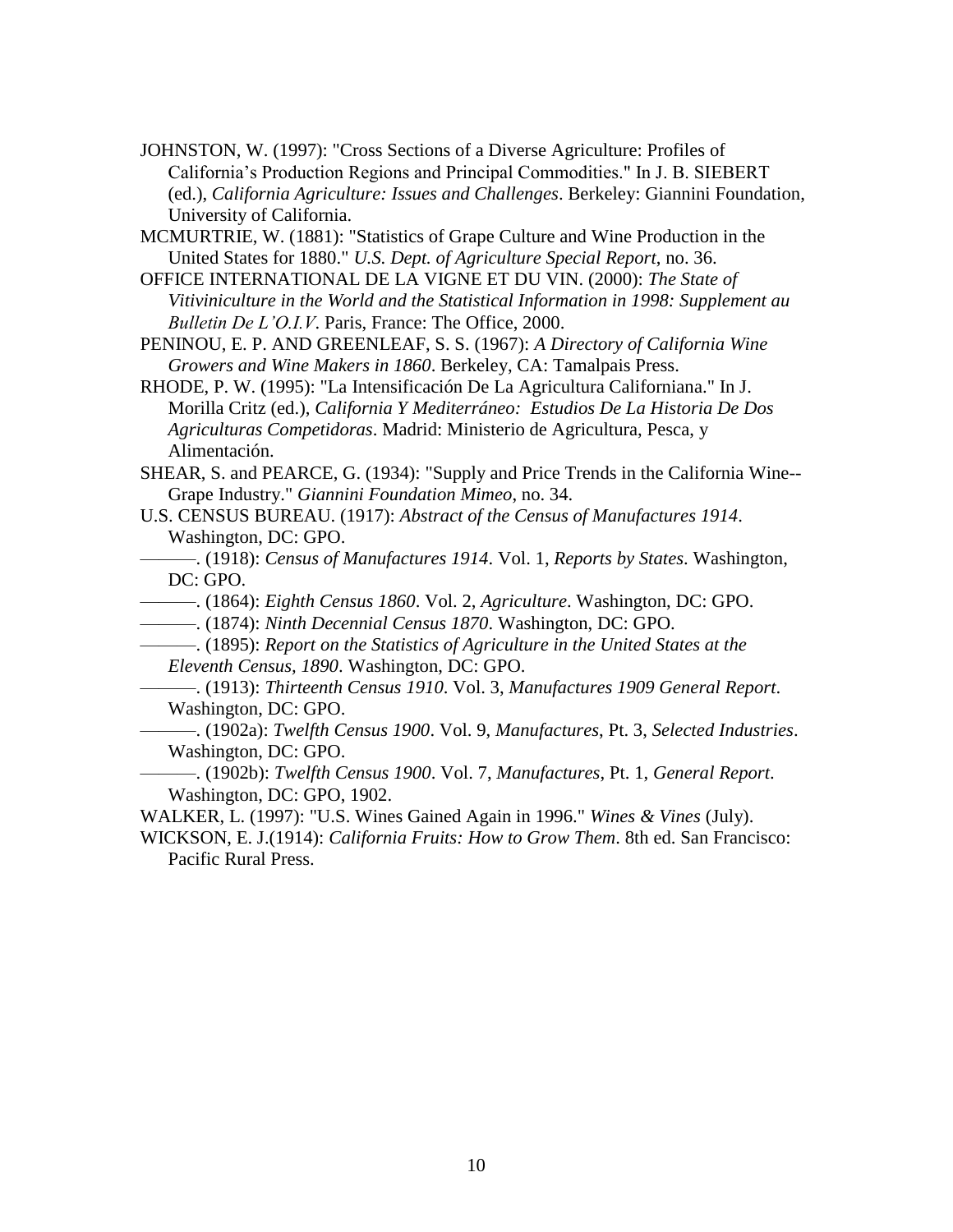#### **MAP 1**

#### **CALIFORNIA WINE GROWNING REGIONS**

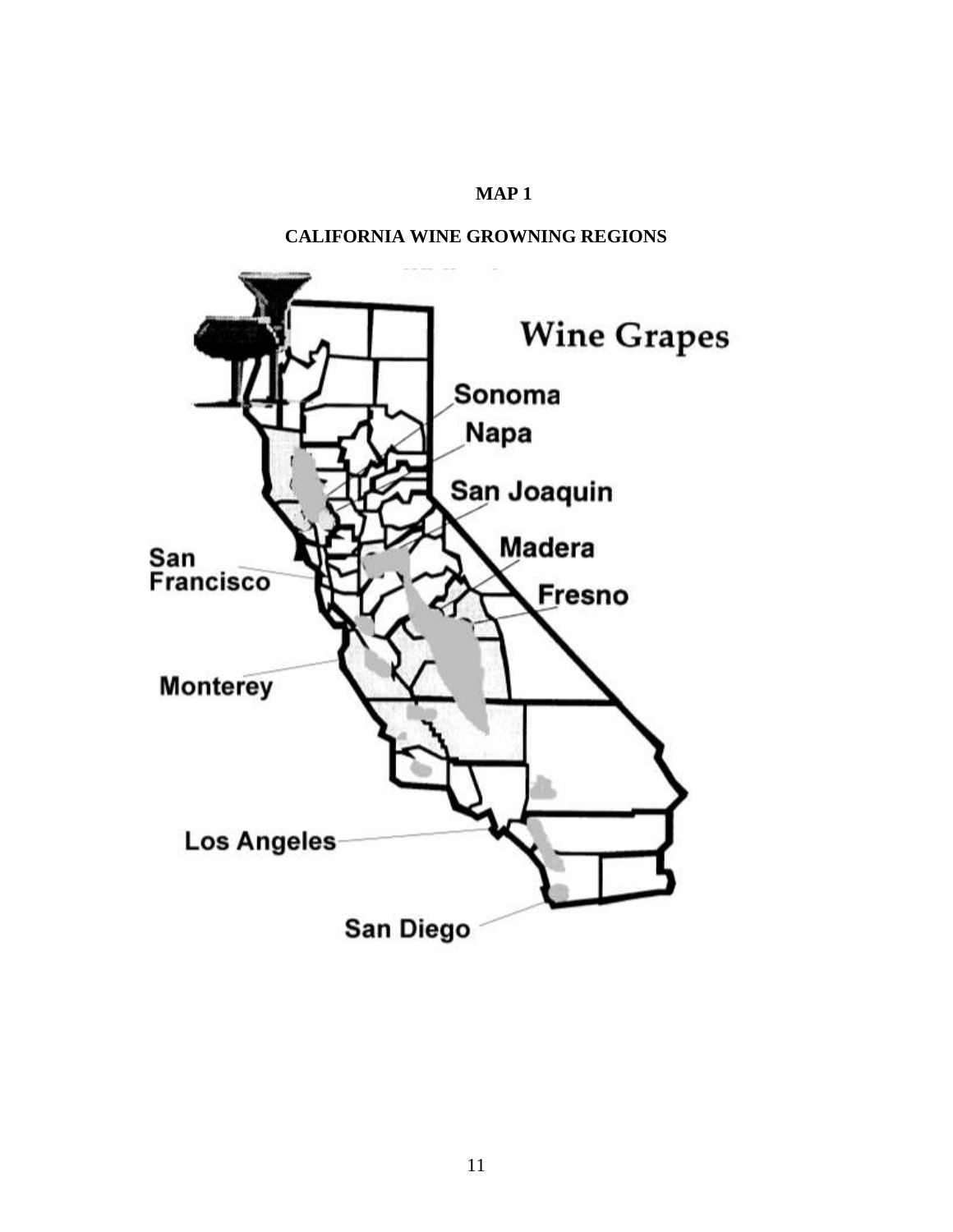### **WINE PRODUCTION ON FARMS BY STATE, 1850-1910**

| <b>In Gallons</b>     | 1850    | 1860      | 1870      | 1880         | 1890       | <b>1900</b> | 1910       |
|-----------------------|---------|-----------|-----------|--------------|------------|-------------|------------|
| <b>Maine</b>          | 724     | 3,164     | 7,047     | 1,500        |            | 628         | 328        |
| <b>New Hampshire</b>  | 344     | 9,401     | 2,446     |              |            | 2,642       | 2,846      |
| <b>Vermont</b>        | 659     | 2,923     | 1,038     |              |            | 160         | 1,199      |
| <b>Massachusetts</b>  | 4,688   | 20,915    | 10,956    | 6,338        |            | 10,266      | 12,937     |
| <b>Rhode Island</b>   | 1,013   | 507       | 765       | 262          |            | 3,503       | 2,856      |
| Connecticut           | 4,269   | 46,783    | 27,414    | 5,336        |            | 26,589      | 30,572     |
| <b>New York</b>       | 9,172   | 61,407    | 82,607    | 584,148      | 2,528,250  | 290,365     | 346,973    |
| <b>New Jersey</b>     | 1,811   | 21,083    | 24,970    | 215,122      |            | 123,454     | 233,880    |
| Penn.                 | 25,590  | 38,621    | 97,165    | 114,535      |            | 194,610     | 106,756    |
| Ohio                  | 48,207  | 568,617   | 212,912   | 1,632,073    | 1,934,833  | 350,615     | 264,213    |
| <b>Indiana</b>        | 14,055  | 102,895   | 19,479    | 99,566       | 224,500    | 126,730     | 130,976    |
| <b>Illinois</b>       | 2,997   | 50,690    | 111,882   | 1,047,875    | 250,000    | 223,819     | 247,951    |
| Michigan              | 1,654   | 14,427    | 21,832    | 62,831       |            | 134,859     | 199,030    |
| Wisconsin             | 113     | 6,278     | 9,357     | 10,968       |            | 45,783      | 33,785     |
| <b>Minnesota</b>      |         | 412       | 1,750     | 2,831        |            | 6,197       | 4,567      |
| Iowa                  | 420     | 3,369     | 37,518    | 334,970      |            | 76,301      | 76,092     |
| <b>Missouri</b>       | 10,563  | 27,827    | 326,173   | 1,824,207    | 1,250,000  | 122,382     | 245,656    |
| <b>North Dakota</b>   |         |           |           |              |            | 99          | 128        |
| <b>South Dakota</b>   |         |           |           |              |            | 5,593       | 10,096     |
| Nebraska              |         | 671       | 470       | 5,767        |            | 38,789      | 47,703     |
| <b>Kansas</b>         |         | 583       | 14,889    | 226,249      | 130,990    | 117,452     | 26,625     |
| <b>Delaware</b>       | 145     | 683       | 1,552     | 4,050        |            | 1,847       | 1,379      |
| <b>Maryland</b>       | 1,431   | 3,222     | 11,583    | 21,405       |            | 15,524      | 20,783     |
| <b>Virginia</b>       | 5,408   | 40,808    | 26,283    | 232,479      | 461,000    | 41,336      | 49,609     |
| <b>West Virginia</b>  |         |           | 6,093     | 71,026       |            | 17,658      | 15,449     |
| <b>North Carolina</b> | 11,058  | 54,064    | 62,348    | 334,701      | 388,833    | 146,699     | 205,152    |
| <b>South Carolina</b> | 5,880   | 24,964    | 13,179    | 16,988       |            | 14,187      | 12,371     |
| Georgia               | 796     | 27,646    | 21,927    | 903,244      | 107,666    | 140,991     | 2,665      |
| Florida               | 10      | 336       | 681       | 11,180       |            | 31,736      | 16,393     |
| <b>Kentucky</b>       | 8,093   | 179,948   | 62,360    | 81,170       |            | 51,668      | 45,138     |
| <b>Tennessee</b>      | 92      | 13,566    | 15,778    | 64,797       | 208,333    | 28,567      | 16,576     |
| Alabama               | 220     | 18,267    | 5,156     | 422,672      |            | 32,666      | 12,820     |
| Mississippi           | 407     | 7,262     | 3,055     | 209,845      |            | 12,464      | 7,986      |
| <b>Arkansas</b>       | 35      | 1,004     | 3,734     | 72,750       |            | 92,591      | 75,070     |
| Louisiana             | 15      | 2,912     | 578       |              |            | 1,929       | 1,205      |
| Oklahoma              |         |           |           |              |            | 35,283      | 16,999     |
| <b>Texas</b>          | 99      | 14,199    | 6,216     | 35,528       |            | 104,987     | 42,036     |
| Montana               |         |           |           |              |            | 676         | 368        |
| Idaho                 |         |           |           |              |            | 1,064       | 3,452      |
| Wyoming               |         |           |           |              |            | (NA)        | 197        |
| Colorado              |         |           | 67        |              |            | 1,744       | 1,116      |
| <b>New Mexico</b>     | 2,363   | 8,260     | 19,686    | 908,500      | 296,500    | 34,208      | 1,684      |
| Arizona               |         |           |           |              | 25,000     | 397         | 5,100      |
| Utah                  |         | 60        | 3,131     | 114,975      |            | 16,804      | 12,173     |
| <b>Nevada</b>         |         |           | 711       |              |            | 2,074       | 2,693      |
| Washington            |         | 179       | 235       |              |            | 4,973       | 5,891      |
| Oregon                |         | 2,603     | 1,751     | 16,900       |            | 21,219      | 31,232     |
| California            | 58,055  | 246,518   | 1,814,656 | 13,557,155   | 14,626,000 | 5,492,216   | 16,005,519 |
| <b>United States</b>  | 221,249 | 1,627,242 | 3,091,430 | 23, 253, 943 | 22,431,905 | 8,246,344   | 18,636,225 |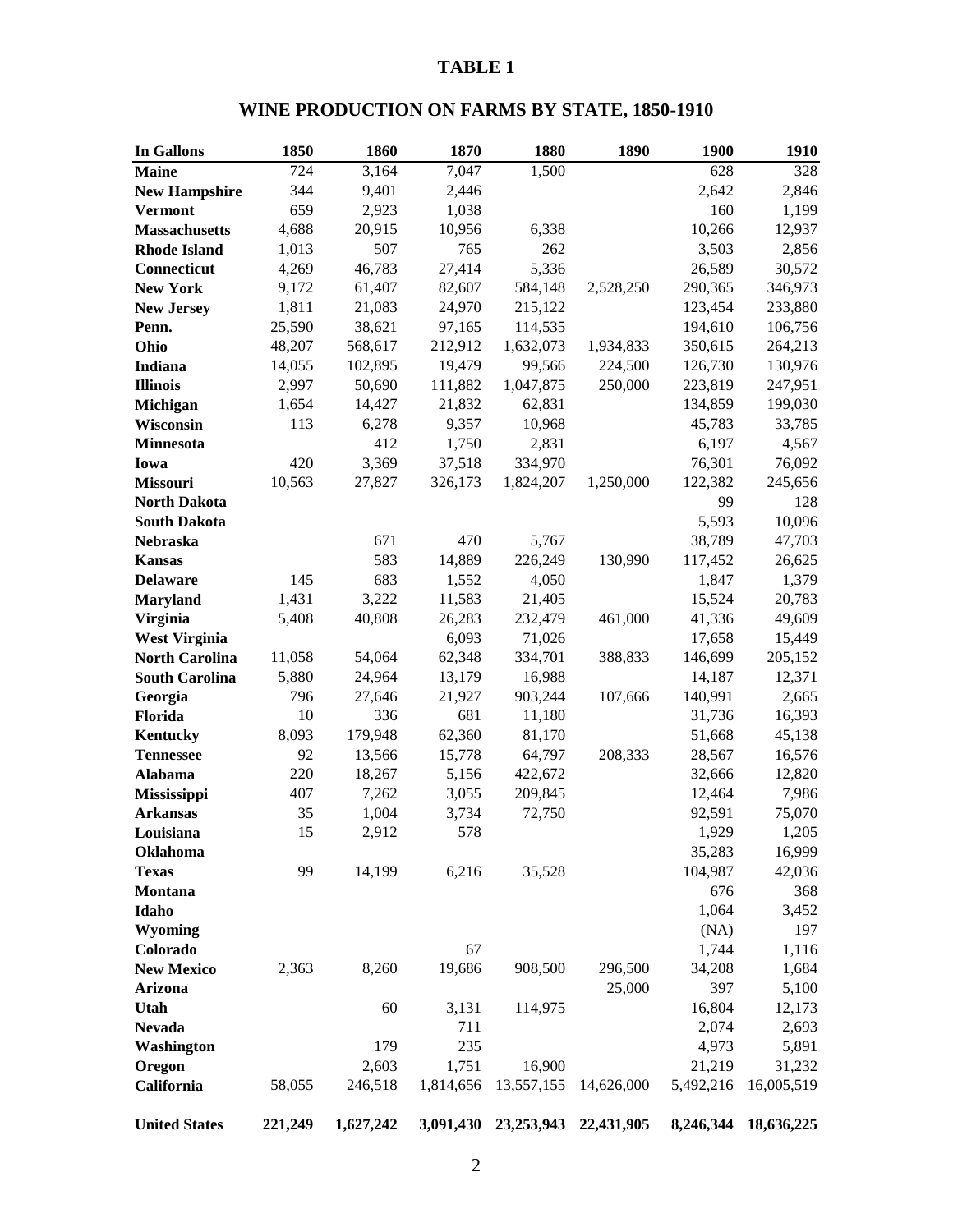Table 1 Sources and Notes: 1850 and 1860: U.S. Census Bureau (1864, pp. 186, 190).

1870: U.S. Census Bureau (1864, p. 84.

1880: McMurtrie (1881, pp. 5-8).Total includes other production of 1,875 thousand gallons

1890: U.S. Census Bureau ( 1895, p. 602). New York includes 1,000 acres in Erie County, PA, known as part of the Chautauqua district.

1899 and 1909: U.S. Census Bureau (1913, p. 717).

#### **TABLE 2**

#### **WINE PRODUCTION OF FARMS BY CALIFORNIA COUNTY, 1850-1900**

| In Gallons           | 1850   | 1860    | 1870    | 1880      | 1890      | 1900    |
|----------------------|--------|---------|---------|-----------|-----------|---------|
| <b>Alameda</b>       |        | 8,040   | 2,785   |           | 1,000,000 | 453,094 |
| <b>Alpine</b>        |        |         |         |           |           |         |
| Amador               |        | 87      | 54,165  |           | 80,000    | 13,066  |
| <b>Butte</b>         |        | 2,300   | 27,919  |           | 32,000    | 5,218   |
| <b>Calaveras</b>     |        | 277     | 99,860  | 144,000   | 115,200   | 26,680  |
| Colusa               |        |         | 170     |           | 40,500    | 700     |
| <b>Contra Costa</b>  |        | 2,527   | 10,330  | 108,000   | 320,000   | 83,621  |
| <b>Del Norte</b>     |        |         |         |           |           |         |
| <b>El Dorado</b>     |        | 6,464   | 118,831 |           | 128,000   | 49,597  |
| <b>Fresno</b>        |        |         |         | 490,000   | 1,200,000 | 622,576 |
| Glenn                |        |         |         |           |           | 1,816   |
| <b>Humboldt</b>      |        |         | 5       |           |           | 935     |
| <b>Imperial</b>      |        |         |         |           |           |         |
| <b>Inyo</b>          |        |         |         |           | 7,600     | 1,151   |
| Kern                 |        |         |         |           | 60,000    | 6,560   |
| <b>Kings</b>         |        |         |         |           |           |         |
| <b>Klamath</b>       |        |         | 580     |           |           |         |
| Lake                 |        |         | 16      |           | 78,800    | 14,635  |
| Lassen               |        |         |         |           |           |         |
| <b>Los Angeles</b>   | 57,355 | 162,980 | 531,710 | 3,386,782 | 1,342,800 | 93,405  |
| Madera               |        |         |         |           |           | 240     |
| <b>Marin</b>         |        |         | 800     |           | 41,600    | 24,560  |
| <b>Mariposa</b>      |        | 10,700  | 395     |           | 40,000    | 2,767   |
| Mendiocino           |        |         | 500     | 1,763     | 8,700     | 23,190  |
| <b>Merced</b>        |        |         | 10,815  | 54,000    | 41,200    | 86,093  |
| Mono                 |        |         |         |           |           | 40      |
| <b>Monterey</b>      |        | 700     | 5,200   |           | 16,000    | 5,908   |
| <b>Napa</b>          |        | 8,745   | 46,745  | 2,411,068 | 3,000,000 | 407,612 |
| <b>Nevada</b>        |        |         | 10,183  | 69,582    | 18,800    | 11,253  |
| Orange               |        |         |         |           |           | 31,778  |
| <b>Placer</b>        |        | 722     | 61,209  | 140,200   | 177,700   | 16,631  |
| <b>Plumas</b>        |        |         |         |           |           |         |
| <b>Riverside</b>     |        |         |         |           |           | 2,720   |
| Sacramento           |        | 4,550   | 74,797  |           | 872,850   | 11,962  |
| San Benito           |        |         |         |           | 8,800     | 2,310   |
| San Bernardino       |        | 8,520   | 48,730  |           | 279,000   | 69,530  |
| <b>San Diego</b>     |        | 70      | 1,000   | 31,575    | 30,000    | 33,850  |
| <b>San Francisco</b> |        |         |         |           |           | 5,000   |
| San Joaquin          |        | 50      | 21,165  | 27,275    | 160,000   | 55,864  |
| San Luis Obispo      |        |         |         | 640       | 5,000     | 5,062   |
| San Mateo            |        | 1,000   | 500     |           | 60,000    | 79,800  |
| Santa Barbara        | 700    | 10,550  | 6,275   |           | 7,500     | 38,758  |
| Santa Clara          |        | 3,721   | 85,150  | 2,060,000 | 2,260,000 | 975,895 |
| Santa Cruz           |        |         | 14,550  | 61,250    | 284,000   | 160,843 |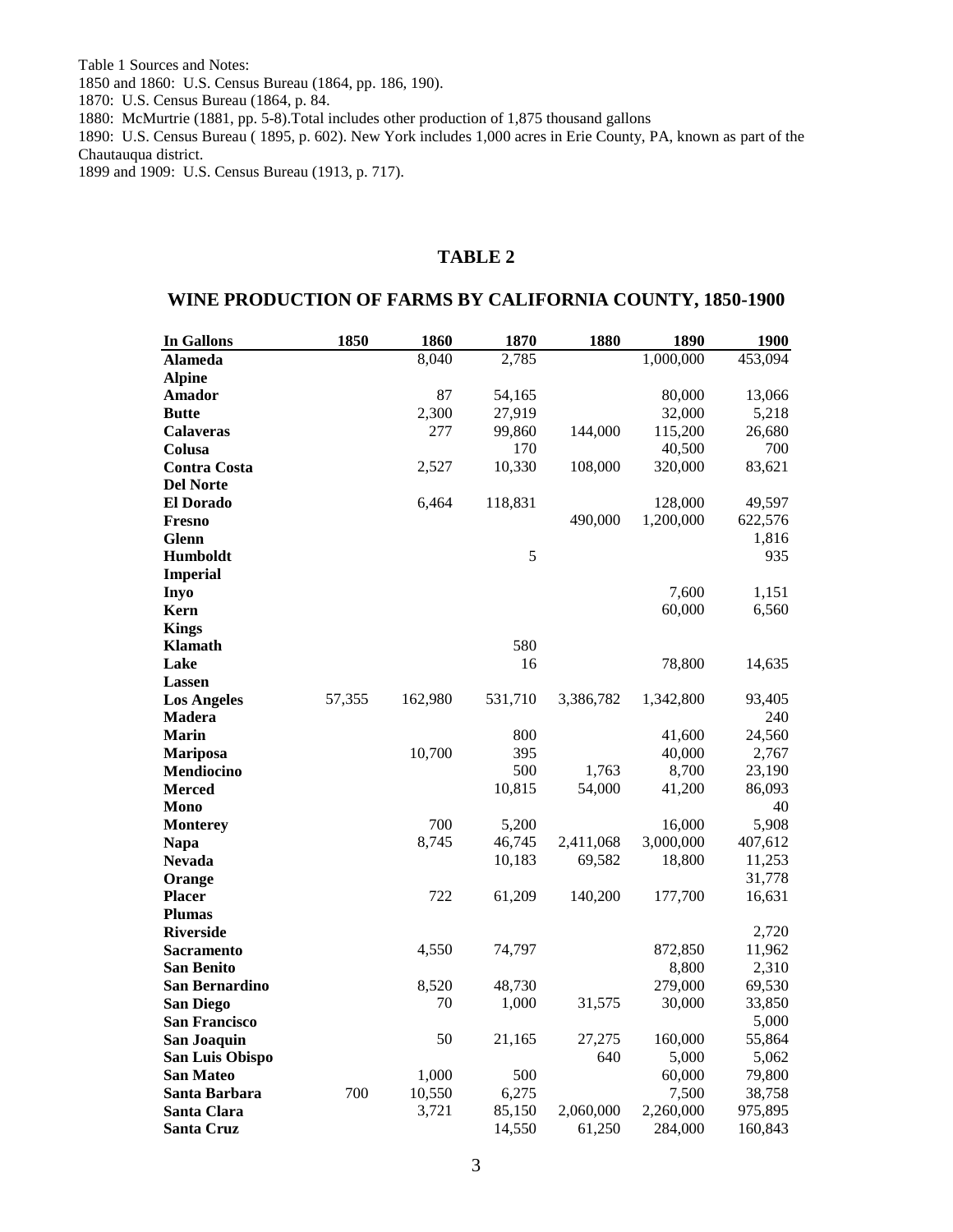| <b>Shasta</b>           |        |         | 19,287    |            | 25,000     | 6,832     |
|-------------------------|--------|---------|-----------|------------|------------|-----------|
| Sierra                  |        |         | 400       |            | 12,500     |           |
| <b>Siskiyou</b>         |        |         | 525       |            | <b>200</b> | 250       |
| Solano                  |        | 3,095   | 54,780    | 660,000    | 280,000    | 30,120    |
| Sonoma                  |        | 1,990   | 308,496   | 2,292,120  | 1,756,300  | 1,193,716 |
| <b>Stanislaus</b>       |        |         | 5,140     | 45,000     | 39,900     | 18,885    |
| <b>Sutter</b>           |        | 1,375   | 14,630    |            | 35,400     | 12        |
| Tehama                  |        |         | 33,000    | 87,000     | 397,800    | 802,079   |
| <b>Trinity</b>          |        |         |           |            | 250        |           |
| <b>Tulare</b>           |        |         | 5,430     |            | 15,000     | 200       |
| <b>Tuolumne</b>         |        | 5,825   | 51,590    | 1,293,500  | 71,200     | 6,465     |
| Ventura                 |        |         |           | 11,250     | 8,000      | 4,939     |
| Yolo                    |        | 50      | 10,250    | 176,150    | 255,200    | 2,933     |
| Yuba                    |        | 2,180   | 76,743    |            | 13,200     | 1,065     |
| <b>California</b>       | 58,055 | 246.518 | 1.814.656 | 13.551.155 | 14,626,000 | 5,492,216 |
| <b>Los Angeles Area</b> | 57,355 | 162,980 | 531,710   | 3,386,782  | 1,342,800  | 125,183   |
| <b>Bay Area</b>         |        | 29,168  | 519,036   | 7,707,338  | 8,931,500  | 3,226,791 |

Sources and Notes: Same as Table 1.

Los Angeles Area includes Los Angeles and Orange counties.

The Bay Area includes Alameda, Contra Costa, Napa, San Francisco, Santa Clara, San Mateo, Solano, Sonoma and Yolo Counties.

#### **TABLE 3**

### **CALIFORNIA WINE**

|      | <b>California</b> |                |             | <b>Percent of Nation</b> |                |              |
|------|-------------------|----------------|-------------|--------------------------|----------------|--------------|
|      | Establish-        | <b>Wage-</b>   | Value       | Establish-               | Wage-          | <b>Value</b> |
|      | ments             | <b>Earners</b> | Added       | ments                    | <b>Earners</b> | Added        |
| 1859 | 11                | 40             | \$107,270   | 34.38                    | 37.74          | 52.40        |
| 1869 | 139               | 752            | \$399,000   | 34.92                    | 50.61          | 39.04        |
| 1879 | 45                | 409            | \$330,012   | 38.46                    | 42.30          | 39.83        |
| 1889 | 128               | 735            | \$898,641   | 54.24                    | 70.13          | 58.81        |
| 1899 | 187               | 526            | \$1,411,100 | 52.09                    | 45.23          | 49.37        |
| 1904 | 273               | 1146           | \$3,019,276 | 62.76                    | 59.91          | 55.87        |
| 1909 | 181               | 1287           | \$4,262,907 | 62.41                    | 67.35          | 65.63        |
| 1914 | 202               | 1602           | \$4,471,116 | 63.52                    | 69.90          | 62.72        |
| 1919 | 287               | 600            | \$5,227,027 | 83.92                    | 59.35          | 55.97        |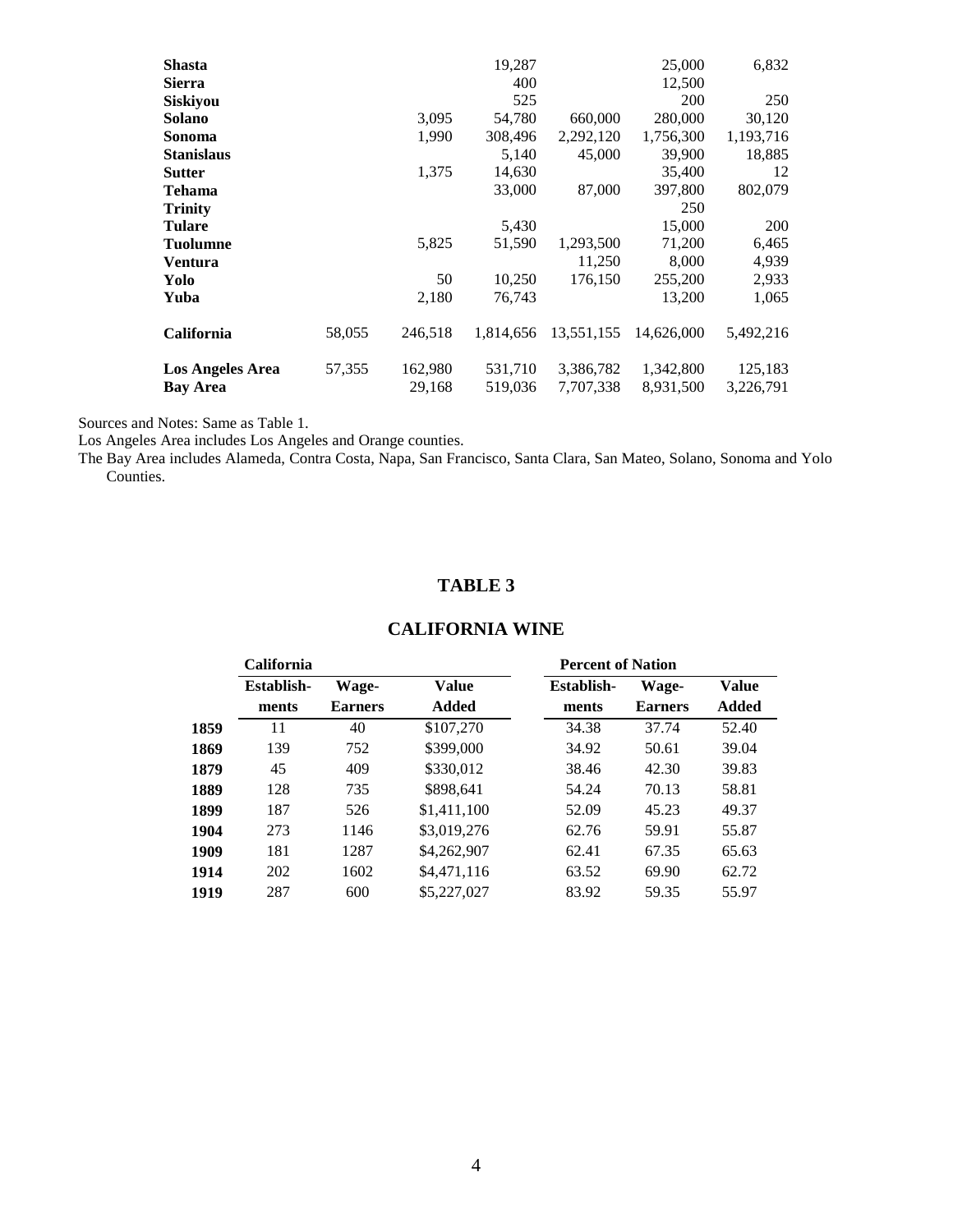| THE VINOUS LIQUOR INDUSTRY IN CALIFORNIA |
|------------------------------------------|
| <b>AND THE UNITED STATES, 1899</b>       |

|                            |                                      |    | California  |              | <b>United States</b> | <b>Share</b> |
|----------------------------|--------------------------------------|----|-------------|--------------|----------------------|--------------|
| <b>Establishments</b>      |                                      |    | 187         |              | 359                  | 52%          |
|                            |                                      |    |             |              |                      |              |
| <b>Total Capital</b>       |                                      |    | \$4,658,625 |              | \$9,838,015          | 47%          |
|                            | Land                                 | \$ | 139,315     | \$           | 364,075              | 38%          |
|                            | <b>Buildings</b>                     | \$ | 866,971     |              | \$1,927,731          | 45%          |
|                            | Machinery, Equip-                    | \$ | 699,750     |              | \$1,237,948          | 57%          |
|                            | ments, & Implements                  |    |             |              |                      |              |
|                            | Cash and sundries                    | S. | 2,952,589   |              | \$6,308,261          | 47%          |
|                            | <b>Proprietors and Firm Members</b>  |    | 172         |              | 329                  | 52%          |
|                            | <b>Salaried Officials and Clerks</b> |    |             |              |                      |              |
|                            | Number                               |    | 106         |              | 344                  | 31%          |
|                            | Salaries                             | \$ | 124,465     | \$           | 365,498              | 34%          |
|                            |                                      |    |             |              |                      |              |
| <b>Total Wage-earners</b>  |                                      |    |             |              |                      |              |
|                            | Number                               |    | 526         |              | 1,163                | 45%          |
|                            | Wages                                | \$ | 224,849     | \$           | 446,005              | 50%          |
|                            | Men, 16 years and older              |    |             |              |                      |              |
|                            | Number                               |    | 526         |              | 1,099                | 48%          |
|                            | Wages                                | \$ | 224,849     | \$           | 436,857              | 51%          |
|                            | <b>Miscellaneous Expenses</b>        | \$ | 265,487     | \$           | 552,338              | 48%          |
|                            | Rent of Works                        | \$ | 24,059      | \$           | 39,017               | 62%          |
|                            | Taxes                                | \$ | 24,984      | \$           | 42,476               | 59%          |
|                            | Other                                | \$ | 216,444     | \$           | 470,708              | 46%          |
|                            | <b>Contract Work</b>                 | \$ |             | \$           | 137                  | 0%           |
|                            | <b>Cost of Materials Used</b>        |    | \$2,526,768 |              | \$3,689,330          | 68%          |
| Grapes Tons                |                                      |    | 160,199     |              | 188,252              | 85%          |
|                            | Value                                | \$ | 2,160,655   | \$           | 2,752,416            | 79%          |
|                            | Fuel                                 | \$ | 62,197      | \$           | 77,688               | 80%          |
|                            | Rent of Power/Heat                   | \$ | 225         | \$           | 1,625                | 14%          |
|                            | <b>Mill Supplies</b>                 | \$ | 6,210       | \$           | 9,021                | 69%          |
|                            |                                      | \$ | 259,214     | $\mathbb{S}$ | 782,254              | 33%          |
|                            | Other                                | \$ | 38,214      | \$           |                      | 58%          |
|                            | Freight                              |    |             |              | 66,326               |              |
| <b>Value of Production</b> |                                      |    | \$3,937,871 |              | \$6,547,310          | 60%          |
| <b>Still Wine</b>          |                                      |    |             |              |                      |              |
|                            | Gallons                              |    | 1,9019,378  |              | 23,256,512           | 82%          |
|                            | Value                                |    | \$3,817,582 |              | \$5,680,869          | 67%          |
|                            | <b>Effervescing Wine</b>             |    |             |              |                      |              |
|                            | Gallons                              |    | 8,880       |              | 169,055              | 5%           |
|                            | Value                                | \$ | 27,200      | \$           | 664,972              | 4%           |
| <b>Brandy</b>              |                                      |    |             |              |                      |              |
|                            | Gallons                              |    | 60,785      |              | 114,185              | 53%          |
|                            | Value                                | \$ | 36,635      | \$           | 100,651              | 36%          |

Source: U.S. Census Bureau (1902b, pp. 625-42).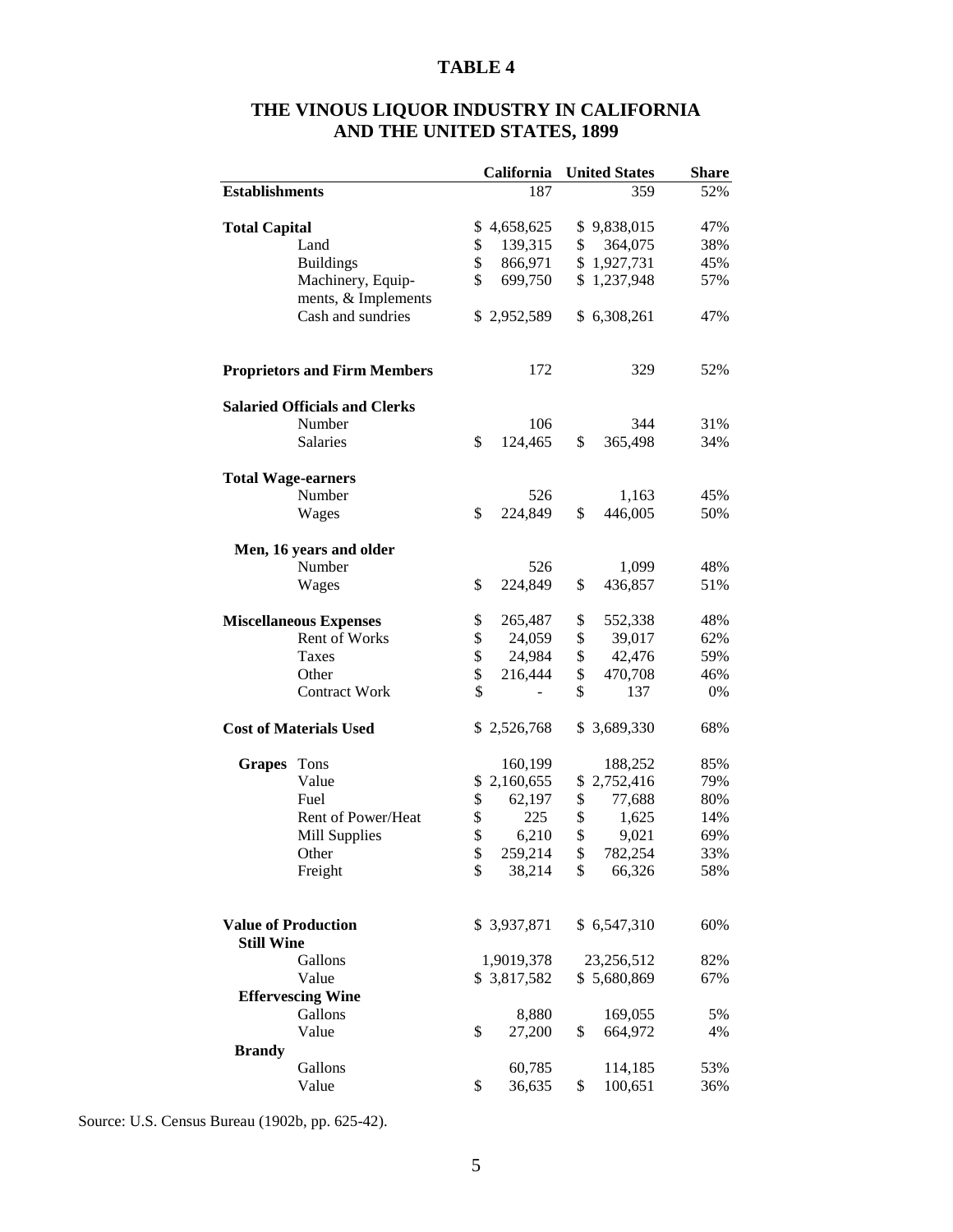|                                                  | California   |                         | <b>Eastern</b> | Ratio |
|--------------------------------------------------|--------------|-------------------------|----------------|-------|
| <b>Capital</b> per<br><b>Establishment</b>       | \$<br>24,912 | $\overline{\mathbb{S}}$ | 30,113         | 0.83  |
| Wage-earners per<br><b>Establishment</b>         | 2.81         |                         | 3.70           | 0.76  |
| <b>Value Added</b><br>per Establishment          | \$<br>6,126  | \$                      | 6,744          | 0.91  |
| <b>Value of Production</b><br>per Establishment  | \$<br>21,058 | \$                      | 15,171         | 1.39  |
| <b>Total Gallons per</b><br><b>Establishment</b> | 102,080      |                         | 25,876         | 3.94  |
| <b>Total Gallons per</b><br>Wage-earner          | 36,291       |                         | 6,987          | 5.19  |
| <b>Tons of Grapes Used</b><br>per Establishment  | 857          |                         | 163            | 5.25  |
| <b>Share of Output Value</b>                     |              |                         |                |       |
| <b>Still Wine</b>                                | 96.9%        |                         | 71.4%          | na    |
| <b>Effervescing Wines</b>                        | 0.7%         |                         | 24.4%          | na    |
| <b>Brandy</b>                                    | 0.9%         |                         | 2.5%           | na    |
| <b>Average Annual Wage</b>                       | 427          |                         | 347            | 1.23  |
| <b>Average Price</b>                             |              |                         |                |       |
| Grapes (per ton)                                 | \$<br>13.49  | \$                      | 21.09          | 0.64  |
| Still Wine (per gal.)                            | \$<br>0.20   | \$                      | 0.44           | 0.46  |
| Effervescing (per gal.)                          | \$<br>3.06   | \$                      | 3.98           | 0.77  |
| Brandy (per gal.)                                | \$<br>0.60   | \$                      | 1.20           | 0.50  |

## **COMPARISON OF CALIFORNIA AND EASTERN WINERIES IN 1899**

Source: U.S. Census Bureau (1902b, pp. 625-42).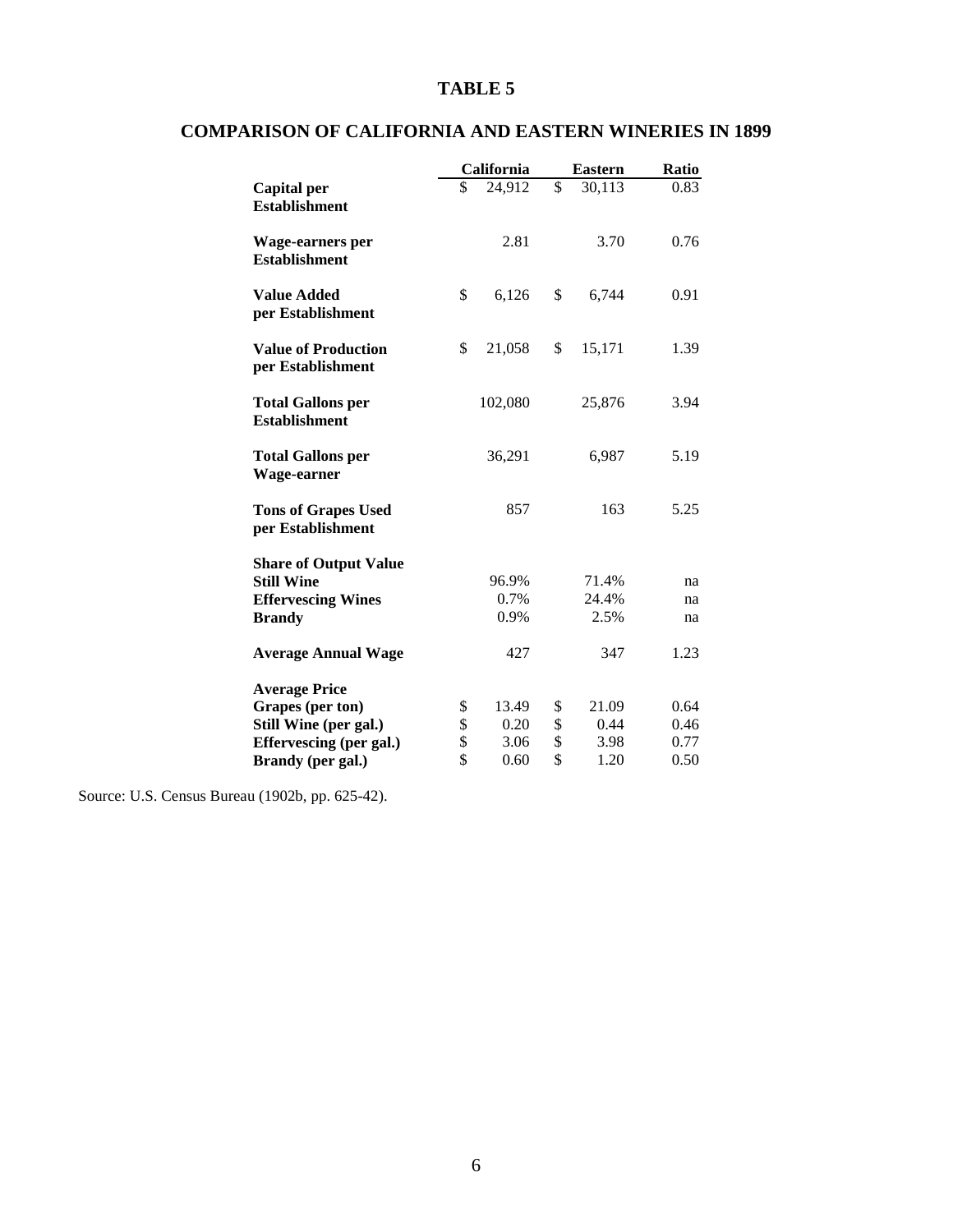| U.S. CONSUMPTION, PRODUCTION, AND IMPORTS OF WINE |  |
|---------------------------------------------------|--|
| IN MILLIONS OF GALLONS PER YEAR                   |  |

| Vintage Year | <b>Consumption</b> | <b>Production</b> |        |              | <b>Net Imports</b> |
|--------------|--------------------|-------------------|--------|--------------|--------------------|
|              | U.S.               | U.S.              | Calif. | <b>Other</b> |                    |
| 1870-73      | 16.6               | 7.6               | 3.4    | 4.2          | 9.9                |
| 1874-78      | 19.4               | 15.4              | 4.2    | 11.2         | 5.2                |
| 1879-83      | 23.2               | 17.1              | 8.5    | 8.6          | 5.3                |
| 1884-88      | 22.3               | 21.4              | 15.2   | 6.2          | 4.2                |
| 1889-93      | 26.1               | 22.9              | 17.7   | 5.2          | 4.4                |
| 1894-98      | 22.7               | 20.8              | 19.2   | 1.6          | 2.3                |
| 1899-1903    | 30.1               | 29.8              | 28.4   | 1.3          | 2.9                |
| 1904-08      | 39.6               | 38.2              | 35.2   | 3.0          | 6.4                |
| 1909-13      | 49.4               | 49.1              | 43.6   | 5.5          | 2.2                |
| 1914-18      | 48.4               | 38.3              | 36.1   | 2.1          | 3.7                |

Source: Shear and Pearce (1934, table 41).

#### **TABLE 7**

### **1911 WINE PRODUCTION IN MILLION GALLONS**

| France                | 1,427 |
|-----------------------|-------|
| Italy                 | 1,117 |
| Spain                 | 400   |
| Algeria/Tunis/Corsica | 150   |
| Austria               | 125   |
| Hungary               | 100   |
| Argentina             | 92    |
| Portugal              | 70    |
| <b>Bulgaria</b>       | 65    |
| Russia                | 60    |
| <b>United States</b>  | 50    |
| California            | 45    |
| Germany               | 44    |
| Chile                 | 42    |
| Turkey Cyprus         | 38    |
| Greece                | 35    |

Source: California State Board of Agriculture (1914).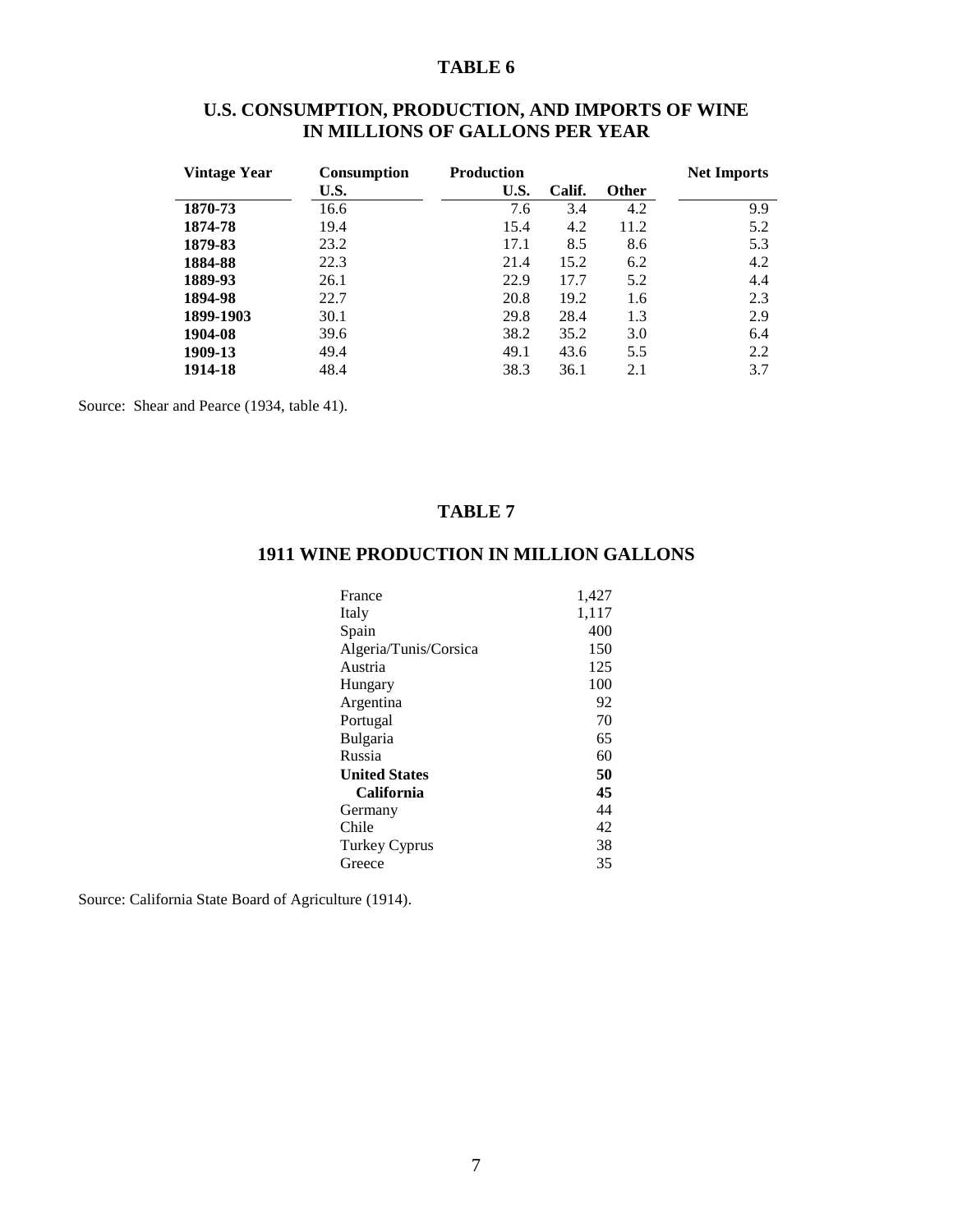#### **FIGURE 1**



### **CALIFORNIA WINE AND BRANDY PRODUCTION, 1865 Figure 1: California Wine and Brandy Production, 1865-1916 -1916**

**Year beginning July 1**